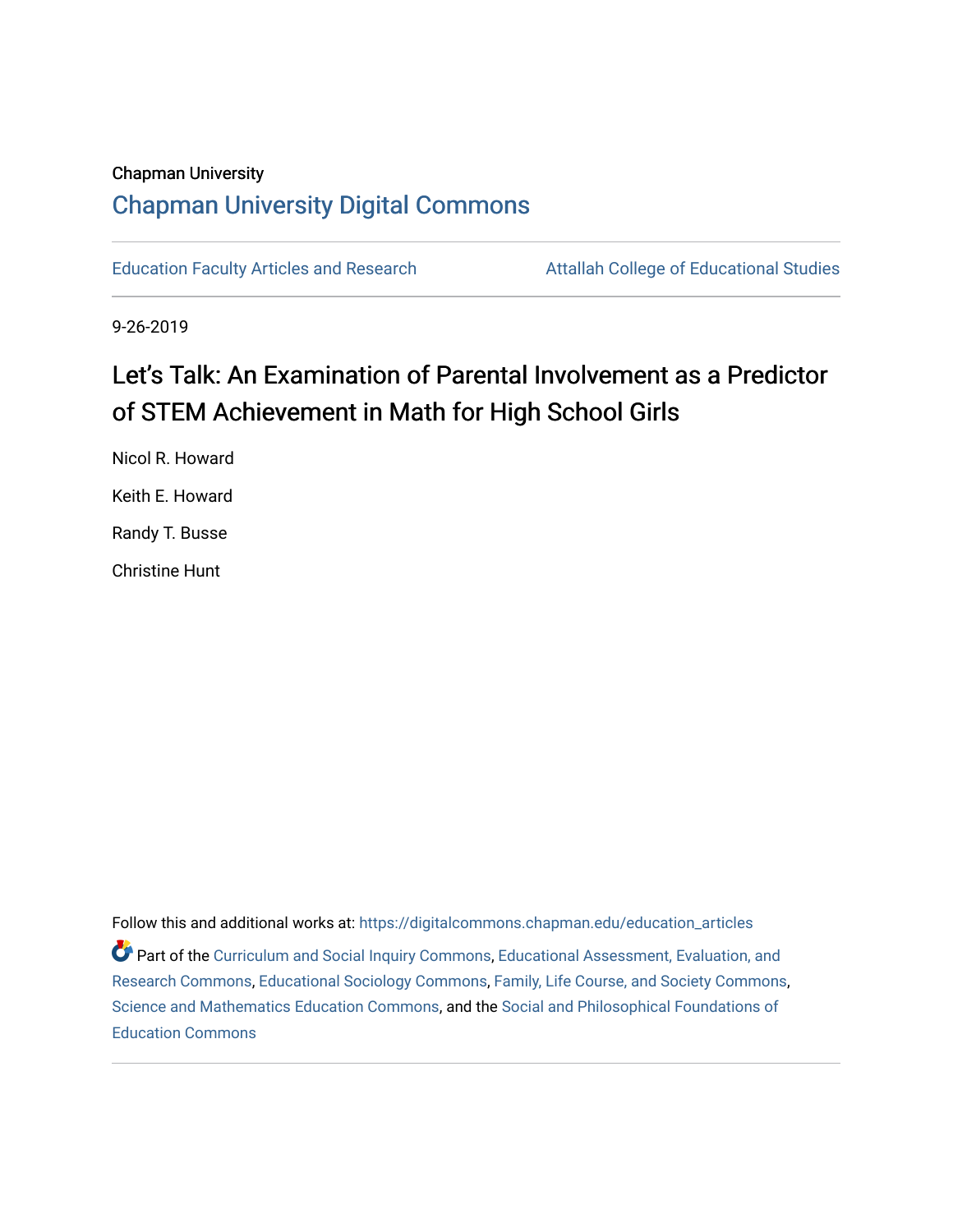# Let's Talk: An Examination of Parental Involvement as a Predictor of STEM Achievement in Math for High School Girls

# **Comments**

This is a pre-copy-editing, author-produced PDF of an article accepted for publication in Urban Education in 2019 following peer review. The definitive publisher-authenticated version is available online at [https://doi.org/10.1177/0042085919877933.](https://doi.org/10.1177/0042085919877933)

Copyright The authors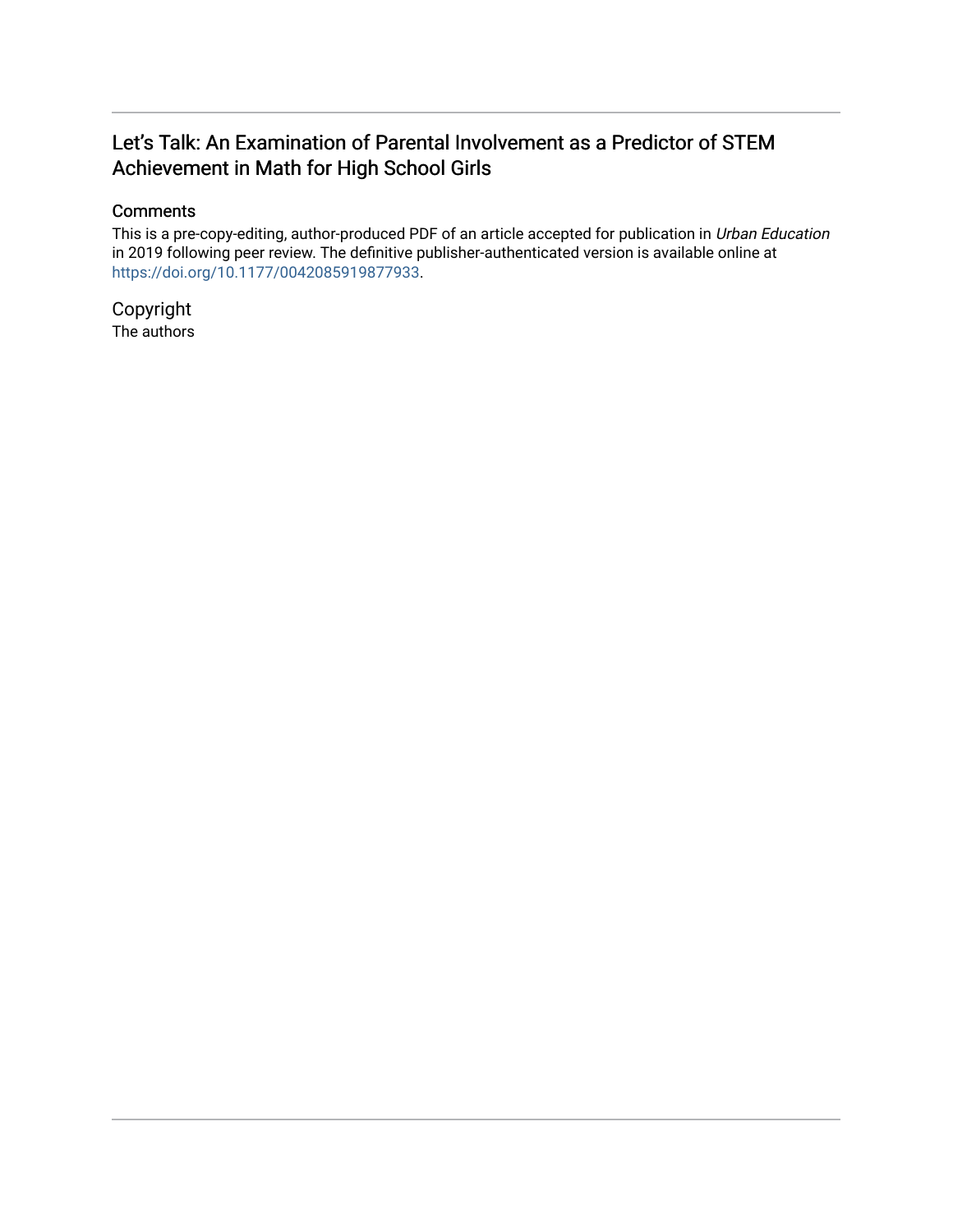# Let's talk: An examination of parental involvement as a predictor of STEM achievement in Math for high school girls

Nicol R. Howard, PhD<sup>1</sup>

Keith E. Howard, PhD2

R.T. Busse, PhD2

Christine  $Hunt<sup>1</sup>$ 

<sup>1</sup>University of Redlands, CA, USA 2 Chapman University, Orange, CA, USA **Corresponding Author:** Nicol R. Howard, School of Education, University of Redlands, 1200 East Colton Ave., Redlands, CA 92373, USA. Email: [nicol\\_howard@redlands.edu](mailto:nicol_howard@redlands.edu)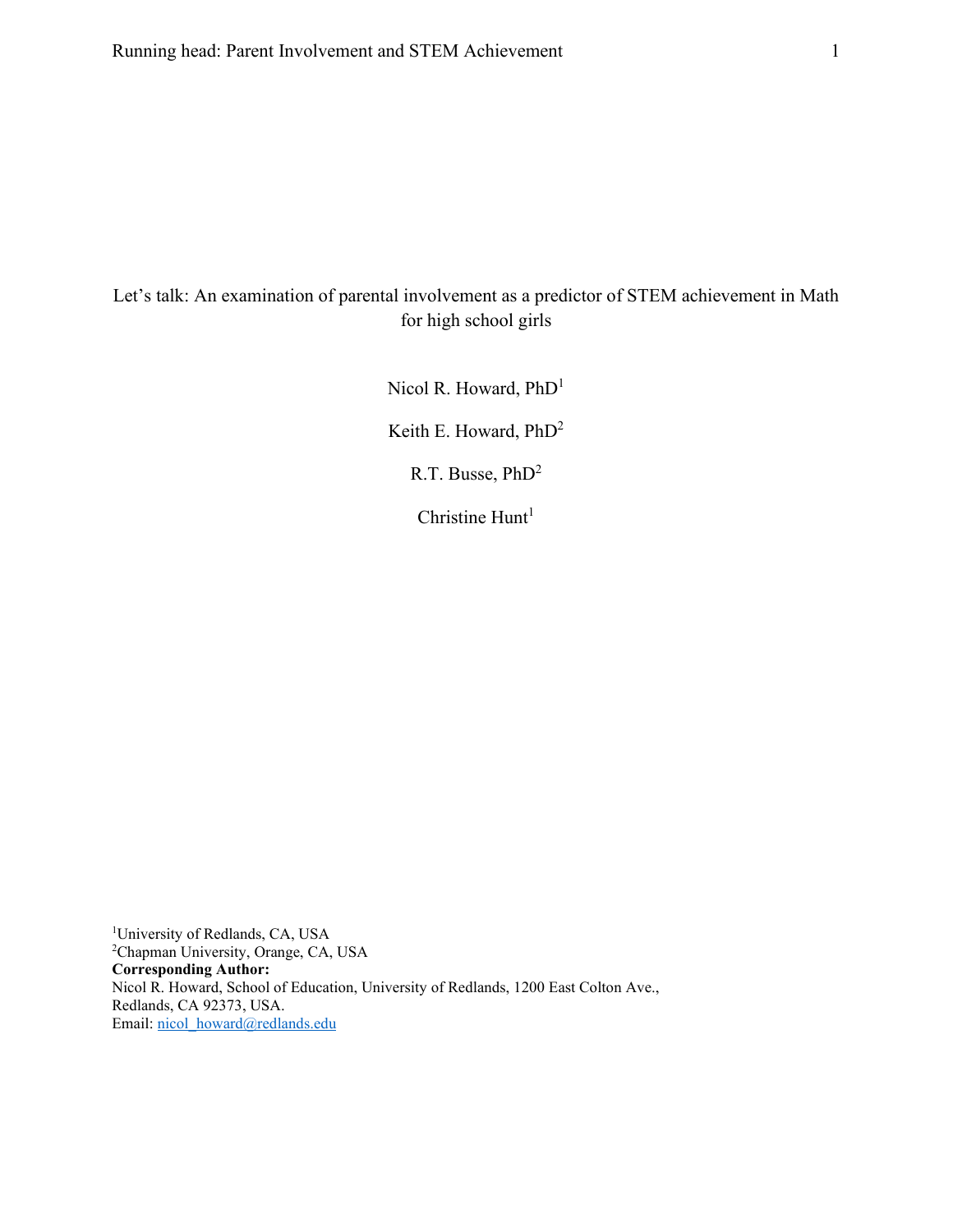#### Abstract

This research was conducted to examine the influence of parental involvement, in the form of parent conversations, on mathematics achievement for high school girls. Data from the High School Longitudinal Study of 2009 (HSLS:09) public-use file provided a sample of 13,694 students, including 6,592 girls for our analyses. A scale for measuring parent conversations was developed and regression analyses were conducted to examine whether this scale variable predicted mathematics achievement. Results indicated that conversational parental involvement was a significant predictor of mathematics achievement for Black and White girls, but not Hispanic and Asian. Implications for research and policy initiatives are discussed.

# Keywords

STEM policies, parental involvement, social, academic achievement, urban education, mathematics, identity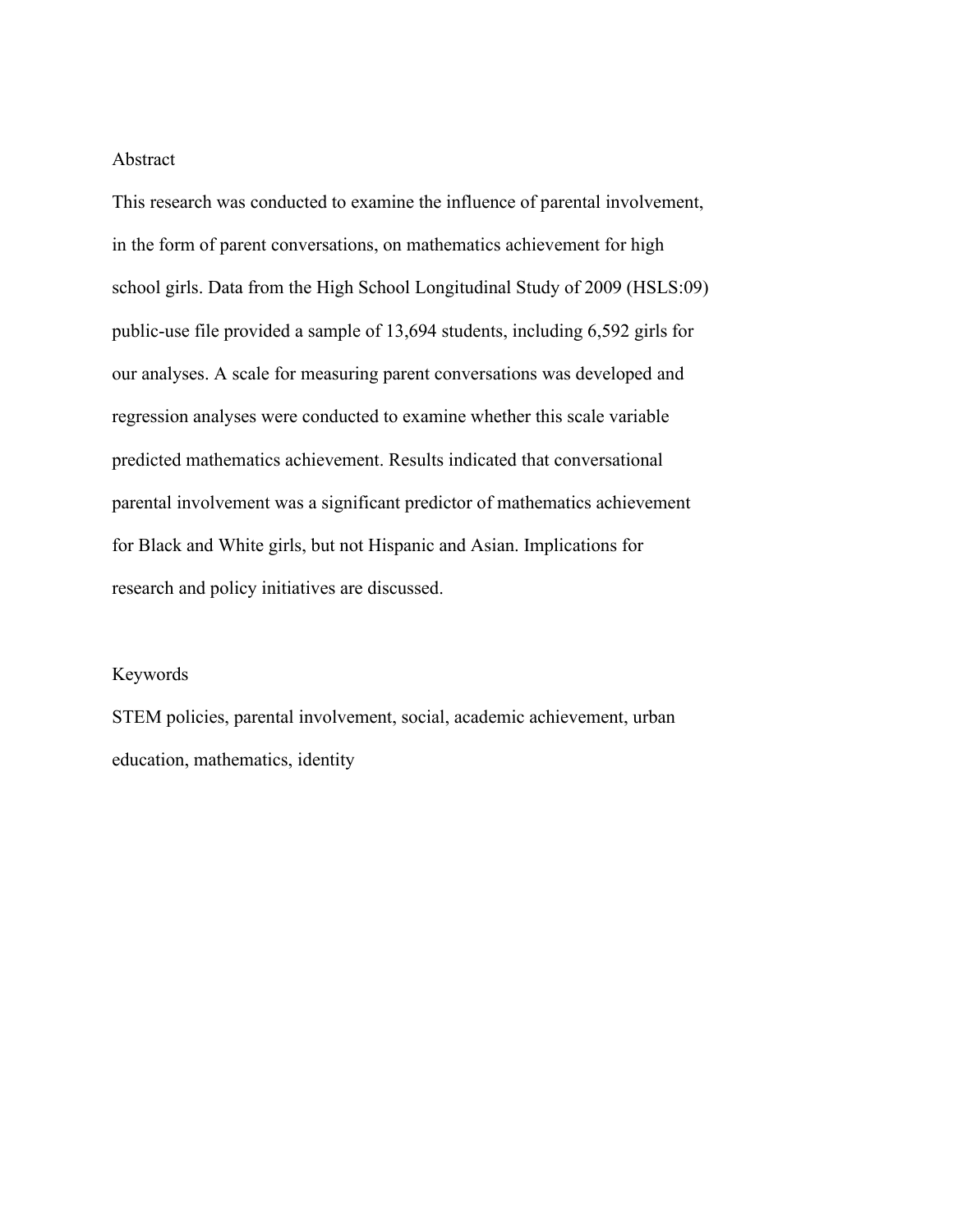True to American (or world) ideology, parents are considered an essential factor in the academic success of their children. According to researchers (e.g., Hara & Burke, 1998; Hill & Craft, 2003; Park & Holloway, 2017), parental involvement in a child's educational life is positively associated with academic achievement. Given the weight of importance placed on parental involvement over the past 50 years since the landmark Coleman Report (1966), it comes as no surprise that researchers and policymakers continue to push for increased levels of parental involvement. Furthermore, when a student is struggling academically, educators and administrators often may assume that a parent is not involved in a child's academic life, particularly if parents are unable to attend school functions such as Back-to-School Night, Open House, or Parent-Teacher Conferences. Arguably, parents play a critical role in providing support at home; however, far too often attention is placed on "who" is missing at school events, or at home to support with homework, as opposed to who serves in the role of parent and even how the student defines parental involvement (Howard, 2019).

There is consensus regarding a need to more effectively involve parents in the educational process of all children in all school settings; however, the lack of parent involvement is often identified as an exacerbated problem in urban schools (Boutte & Johnson, 2014; Fantuzzo, McWayne, Perry, & Childs, 2004; Jeynes, 2007). As noted by Boutte and Johnson (2014), the term urban can be used to refer to schools in communities that have high population density in a particular region. Therefore, urban in this context refers to the schools and communities characterized by size and the diverse demographics of the population, such as differences in racial, ethnic, and cultural environments. Urban school settings also exist where students' languages, experiences, religions, and abilities are highly diverse (Milner, 2008; 2010). Finally, parents from low-income populations who are faced with the challenge of how to meet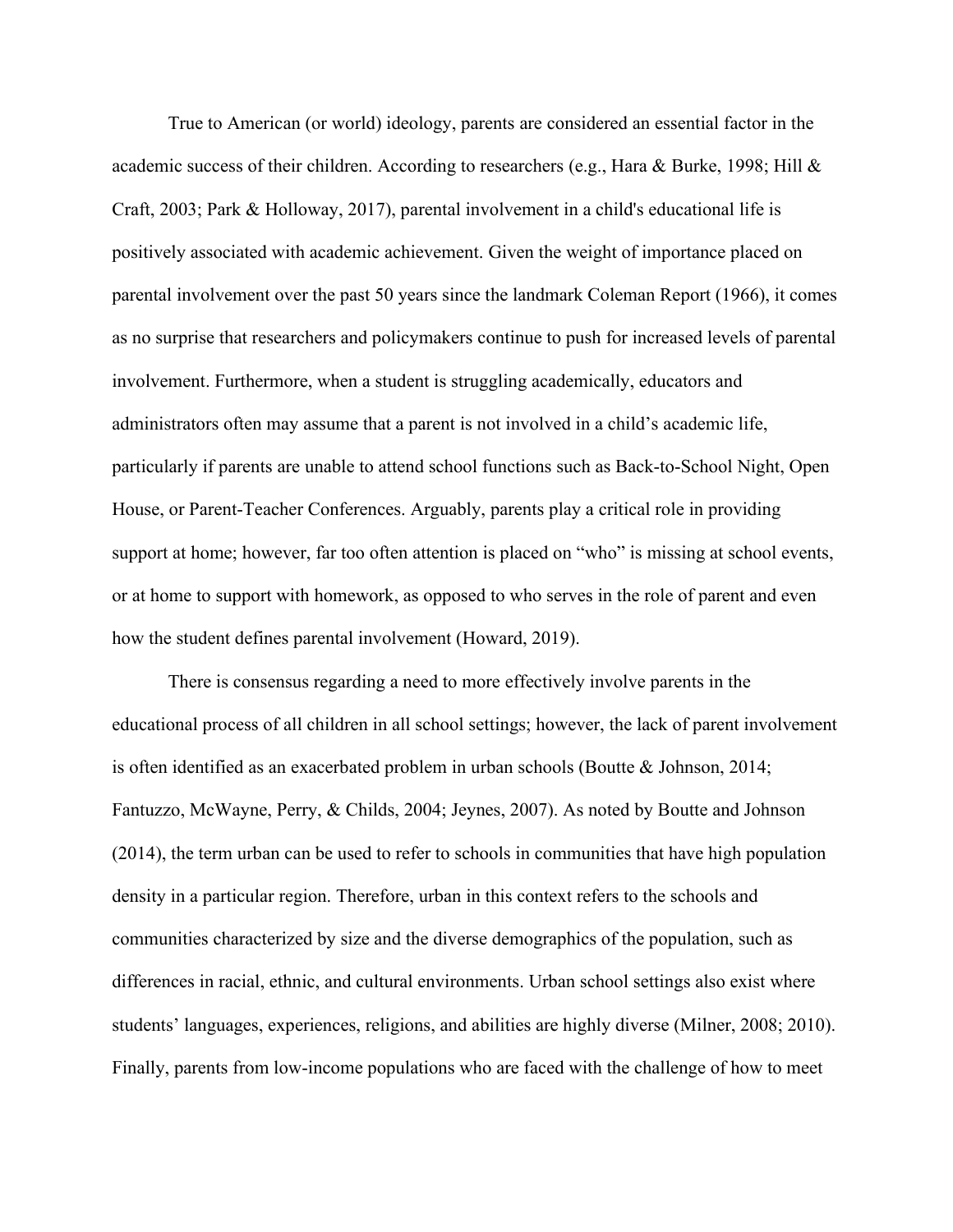the primary needs of their family while supporting their child's educational progress are also included in this context (Garcia, 2004). Parental involvement typically is confronted as a problem in urban schools as a direct result of limited resources and/or a perceived lack of support at home; however, this one-size-fits all approach to defining parental involvement does not serve all students well and neglects the various social practices that may comprise parental involvement (Barton, Drake, Perez, St. Louis, & George, 2004; Howard, 2019;Lightfoot, 2004).

How researchers and policymakers define "parental involvement" may impact whether a one-size-fits-all approach is utilized when seeking to improve parental involvement through wider educational policy initiatives. For example, extended family members often are integral to the parental structure (Young, Young, & Capraro, 2017); however, they are not always included in research related to the influence of parental involvement on achievement. Consequently, when supporting girls with their academic achievement during a time when they are underrepresented in certain fields such as Science, Technology, Engineering, and Mathematics (STEM), efforts made by policymakers and educators to somehow involve parents as academic motivators often miss the mark. Although there are differing approaches to exploring the issues, researchers and practitioners consider parent involvement an essential component in school reform (Hamlin, 2017; Jasis & Ordoñez-Jasis, 2012).

This study was conducted in response to gaps in the literature and increasing concerns about parental involvement for high school girls. Understanding the factors related to the achievement of girls in STEM is essential for the development and persistence of young girls as professionals in STEM fields. Although the central focus of this article is STEM achievement and parental involvement for all girls, it is important to note that conversations specifically about girls of color are prevalent in education, policy circles, and in a growing body of research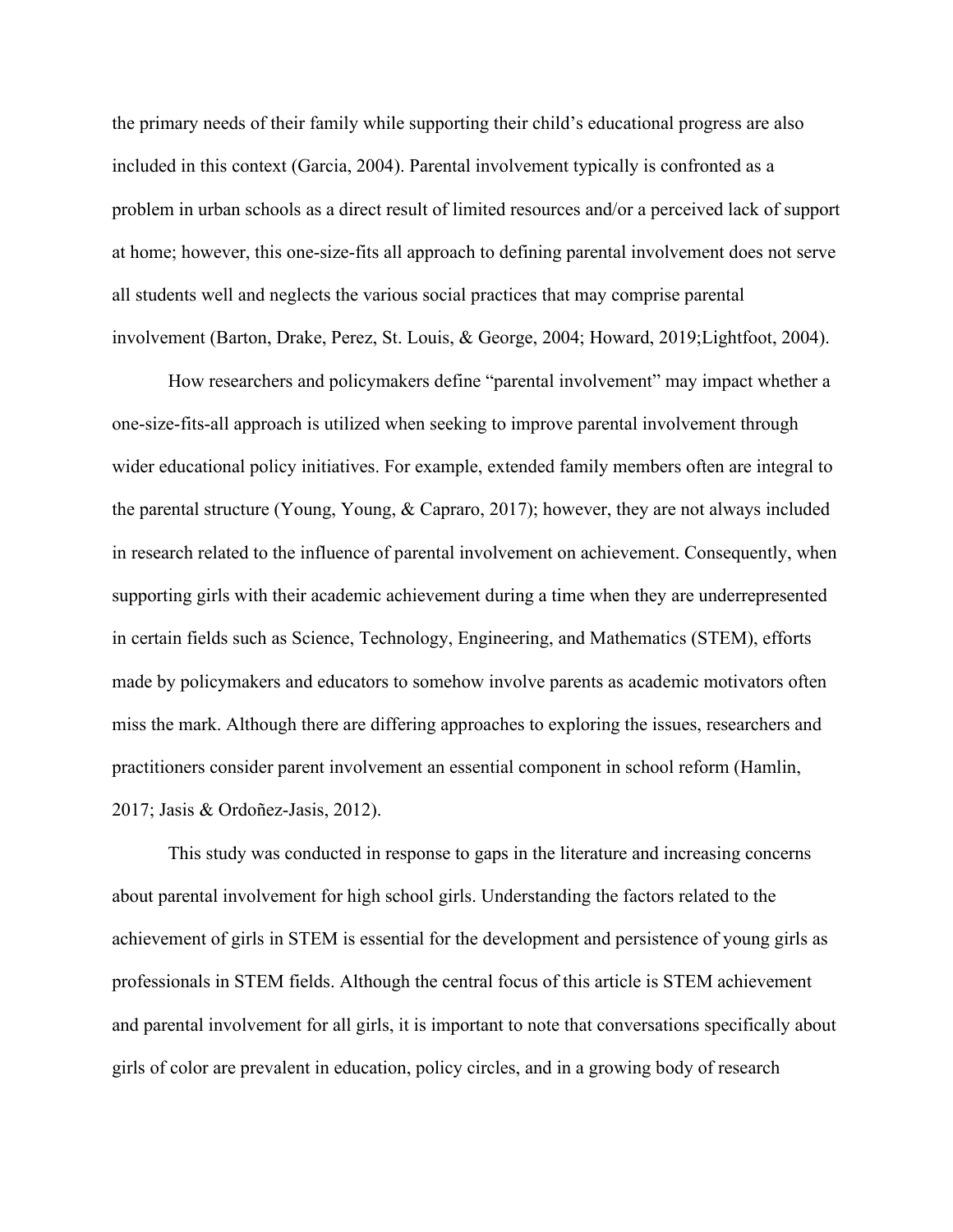(Ireland et al., 2018; McGee & Spencer, 2015; Mickelson, Cousins, Williams, & Velasco, 2011). Black girls specifically are one of the groups most included in research from a deficit perspective when examining parental involvement and achievement (Watson & Bogotch, 2015). Additionally, researchers, educators, and administrators often assume that parents (or family) are blood relatives, even though this is not always the case for all girls (Howard, 2019).

Although there is a growing body of research around high school girls and the influence of parental involvement on achievement, prior work has either suggested that a lack of parental involvement for girls of color has negatively impacted their achievement or that their parents are less involved (or needed more) than their counterparts (Howard, 2015; 2019). Life contexts influence whether a parent becomes involved, specifically for urban high school students of color (Reynolds, Crea, Medina, Degan, & McRoy, 2014). How parental involvement plays out differs between homes. For example, parental involvement as an investment of time spent between family (not just parents) and students is less prominent in the literature about high school girls in general. Parental involvement certainly is an important variable to consider regarding children's social and academic development; however, how it has been defined and measured across racial and ethnic backgrounds has implications when making judgments on students' achievement.

#### **Theoretical Framework**

According to Bandura's social learning theory (1977), parents often influence the behavior of their children as models that provide examples of behaviors to observe and imitate. Bandura and Walter (1963) indicated that a subtle component of parental engagement, related to parent expectations, is expressed in what parents choose to do in their own lives and visible in how they care for their children. Parents taking a moment to express compassion through a conversation is a nuance of parental involvement, whereas the literature often gives more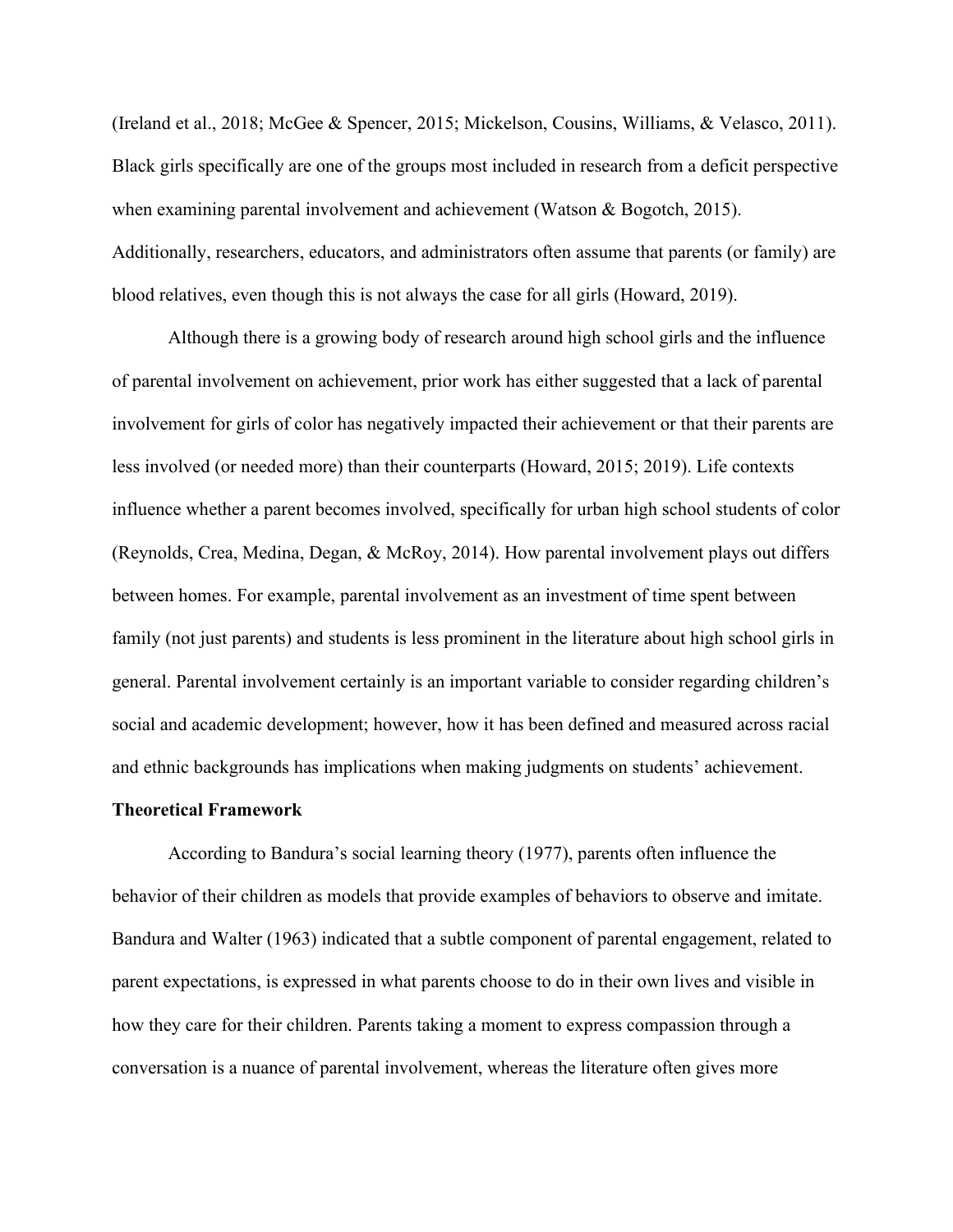attention to more overt actions. Bandura and Walter argued that a verbal display of love and acceptance positively affects children, more so than specific techniques that may be applied in parenting practices. The role of external positive reinforcement, when parents engage with their children, is emphasized in Bandura's social learning theory. Building on the work of Bandura, Jeynes (2007; 2010; 2014) suggested that academicians and educators need to further "understand the salience of subtle aspects of parental involvement in raising student achievement" (p. 750).

The present study extends the research of Jeynes (2007; 2010; 2014) with the notion that parents (or families) can support the achievement of their high school daughters by specifically engaging in conversations as opposed to showing up to school events. According to Jeynes (2010; 2011a), social scientists have underestimated the extent of parental involvement among children and youth of color for over three decades. Additionally, educators and researchers need to broaden their concept of parental involvement. Lack of parent involvement (or what is perceived to be lacking) is sometimes identified as an "urban problem." In this study, we give attention to the potential variance in how families of different racial and ethnic backgrounds define parental involvement. Support at school is imperative as is some form of support at home from whomever a high school girl considers to be family. The purpose of this study is to examine an alternative model of parental involvement and the ways in which it may be related to STEM achievement for high school girls. The research questions in this study are as follows:

- 1. How are nontraditional parental involvement factors related to high school girls' academic achievement?
- 2. Do nontraditional parental involvement factors predict achievement for high school girls differently when race is considered?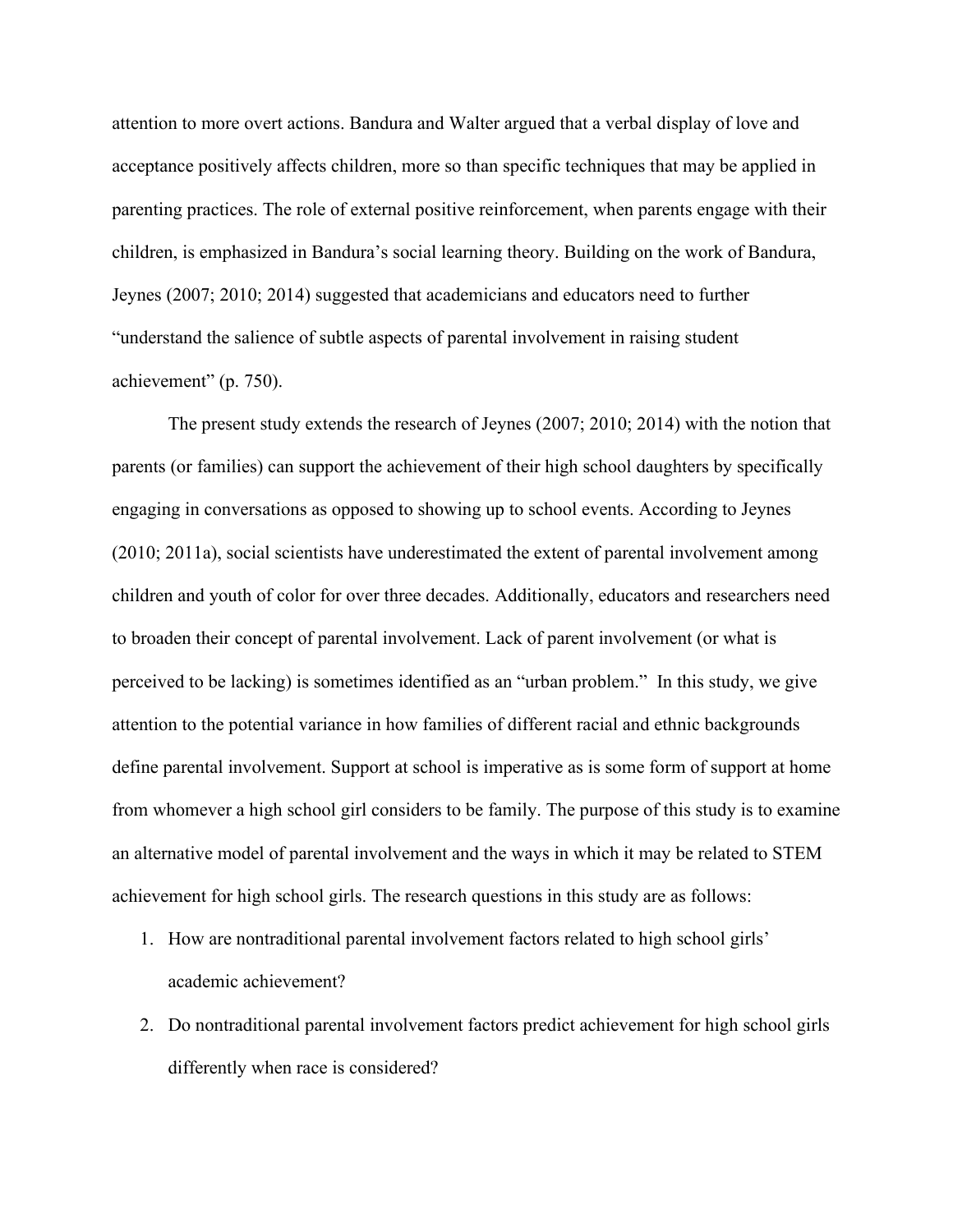Furthermore, this article addresses the problematic issue of enforcing a shared definition of parental involvement when making policy and practice decisions related to girls and STEM. Before delving into the details of the data for this study, the traditional definition of parental involvement is outlined, followed by a discussion of how parental involvement has historically been linked to achievement, policy, and STEM.

# **Defining Parental Involvement**

Parental involvement is defined in the literature as parenting behaviors that may directly or indirectly influence a child's academic, cognitive and social development (Cheung & Pomerantz, 2012; Fantuzzo, McWayne, Perry, & Childs 2004). Three distinct characteristics of parental involvement are prominent in the literature: (a) participation in schools; (b) communication between parents and schools; and (c) home educational activities (Epstein, 2005; Howard & Reynolds, 2008; Jeynes, 2007; Vukovic, Roberts, & Wright, 2013; Williams & Sanchez, 2012). Participation in schools refers to a parent's presence at school functions, their volunteer support, as well as Parent Teacher's Association (PTA) membership. Parental involvement in schools, as defined by administrators and educators, also includes parents' communication with teachers, such as written correspondences via letter or email and phone calls. Home educational activities include parents assisting their child with homework or engaging in dialogue about daily occurrences at school. For example, parental involvement can include parents asking their children about homework and encouraging good grades (Ing, 2014). Parental involvement also includes emotional and spiritual support given at home, as well as meeting a child's daily physical needs (Armor, 2006).

Current research continues to demonstrate the essential challenges and motivational factors that explain how parent behaviors make up the definition of 'parental involvement' (Jay,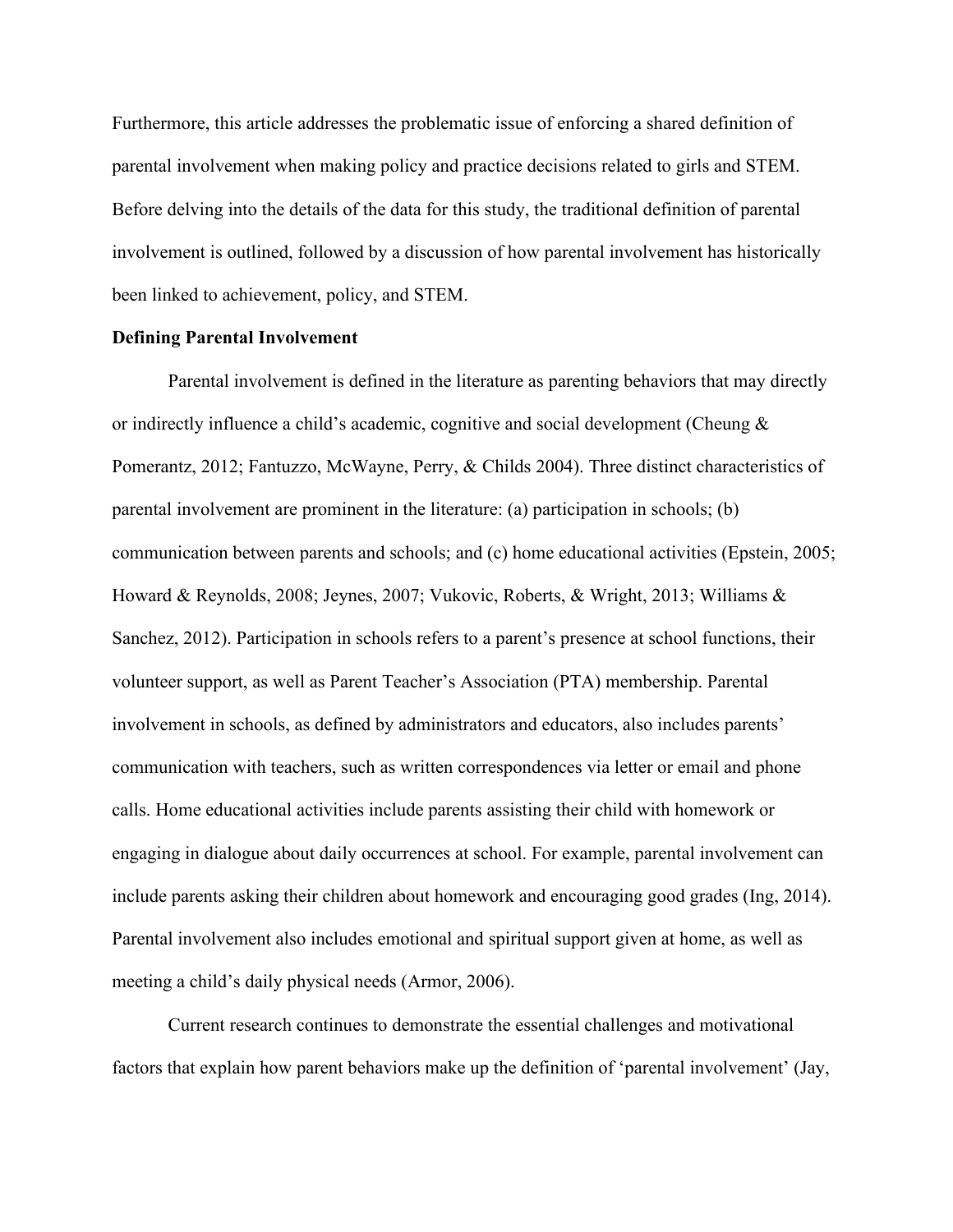Rose, & Simmons, 2017). Hill and Tyson (2009) conducted a meta-analysis that focused on academic socialization for middle school students and found ethnic variations in parental involvement. As noted in the introduction, a concerted discussion of the impact of parental involvement for high school students is less prominent in the literature. Mistretta (2017) addressed the potential importance of parent-child conversations as a way to inform teacher preparation and professional development frameworks for shifting teachers' mindsets and practices when working with families. This body of work is an essential first step towards a closer examination of how parental involvement is defined, especially during a time when there is apparent agreement about the significance of family conversations with regard to achievement. Positive parent-child conversations regarding achievement, as an extension of parental involvement, can potentially impact the academic success of students. In particular, according to Jeynes (2010; 2011a; 2011b) parents of children and youth of color tend to express their involvement in a different fashion than parents of majority, white families and, as such, social scientists have underestimated the style, extent and impact of parental involvement among children and youth of color.

The dominant narrative of girls of color has focused on poor perceptions of their parents' involvement versus the reality of who (or how someone) is involved in their home life. Prior research on the achievement of girls has also focused on poor academic performance associated with family or cultural factors (e.g., Ogbu, 1992; Taylor, Hinton, & Wilson, 1995), family configuration such as mother only or father only (e.g., Battle & Scott, 2000; Jeynes, 2000), and socioeconomic status (e.g., Blair, Blair, & Madamba, 1999; Farley, 2000). It is imperative to address that the traditional definition of parental involvement includes assumptions about who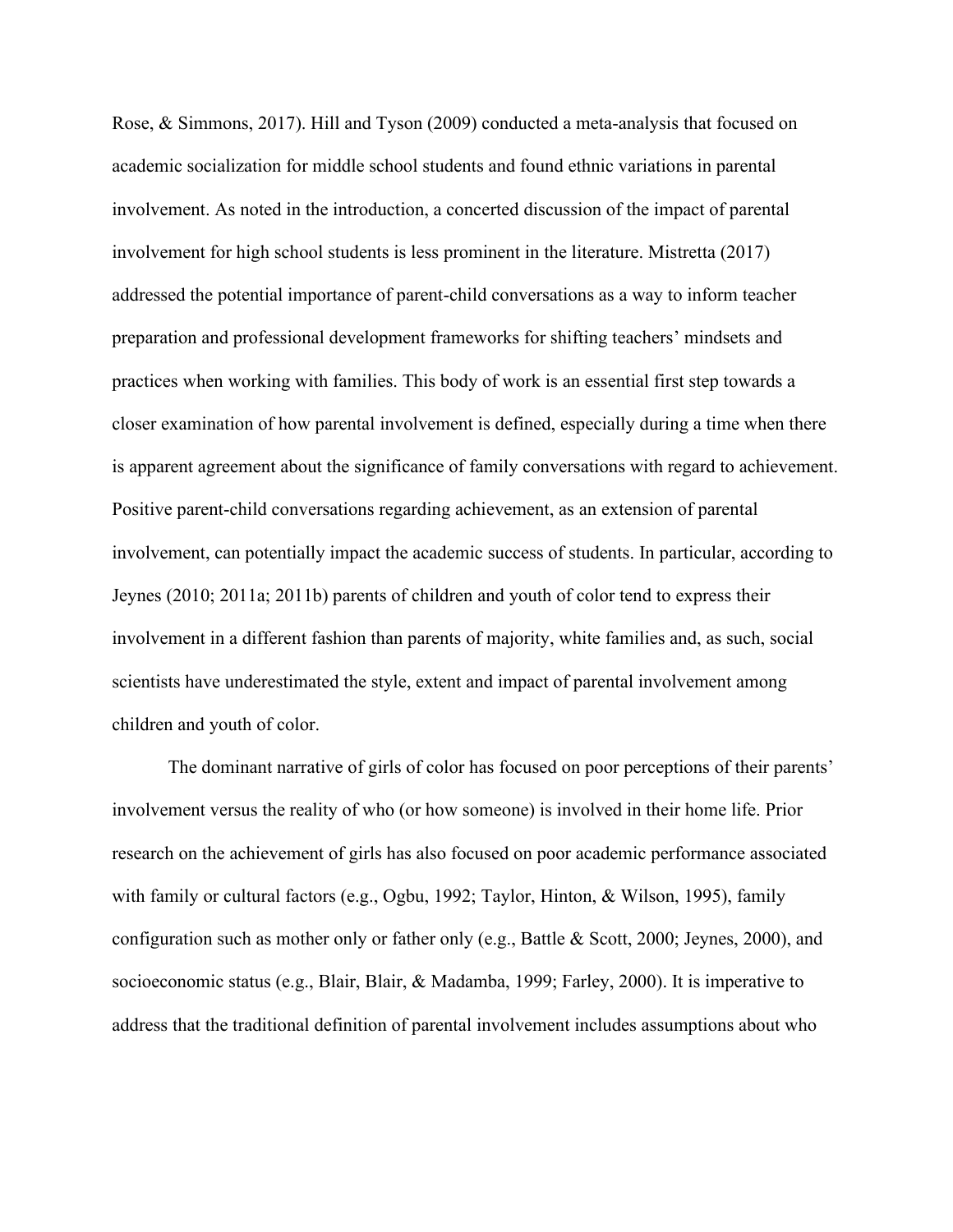are "parents" and ignores the fact that legal guardians, caregivers, and extended family often serve in this role, especially when considering the urban context.

# **Parental Involvement and Achievement**

Research on parental involvement and achievement has focused largely on youth prior to high school (e.g., Vedder-Weiss & Fortus, 2011; 2012; 2013; Zimmerman, 2012). Although some research indicates that parental involvement tends to decrease as students move from middle school to high school, developmental and educational researchers have asserted that parental involvement across all levels of K-12 education is essential and affects the motivation and achievement of students (Collins & Laursen, 2004; Seginer, 2006; Toren, 2013) and that students whose parents are actively involved in their education have demonstrated higher levels of academic performance than students with less involved parents (Jeynes, 2007; Mandara et al., 2009).

Parental involvement in their child's education can potentially encourage academic achievement by (a) supporting the child's increased self-perception of cognitive competence and (b) engaging with the teacher and school to promote an important student-teacher relationship (Bakker, Denessen, & Brus-Laeven, 2007). Parenting practices, such as creating a schoolfriendly home atmosphere, also have been linked to higher levels of achievement (Mandara et al., 2009). According to prior research, relationships and interactions regarding school are another important investment for parents when it relates to supporting the academic success of their children (Hornby & Lafaele, 2011; Orr, 2003). The term "investment" traditionally includes reading with children, helping with homework, or participating in school activities for younger students. Parents who engage in these activities may also be more concerned about the quality of their children's school or the educational resources available to the children at home (Jeynes,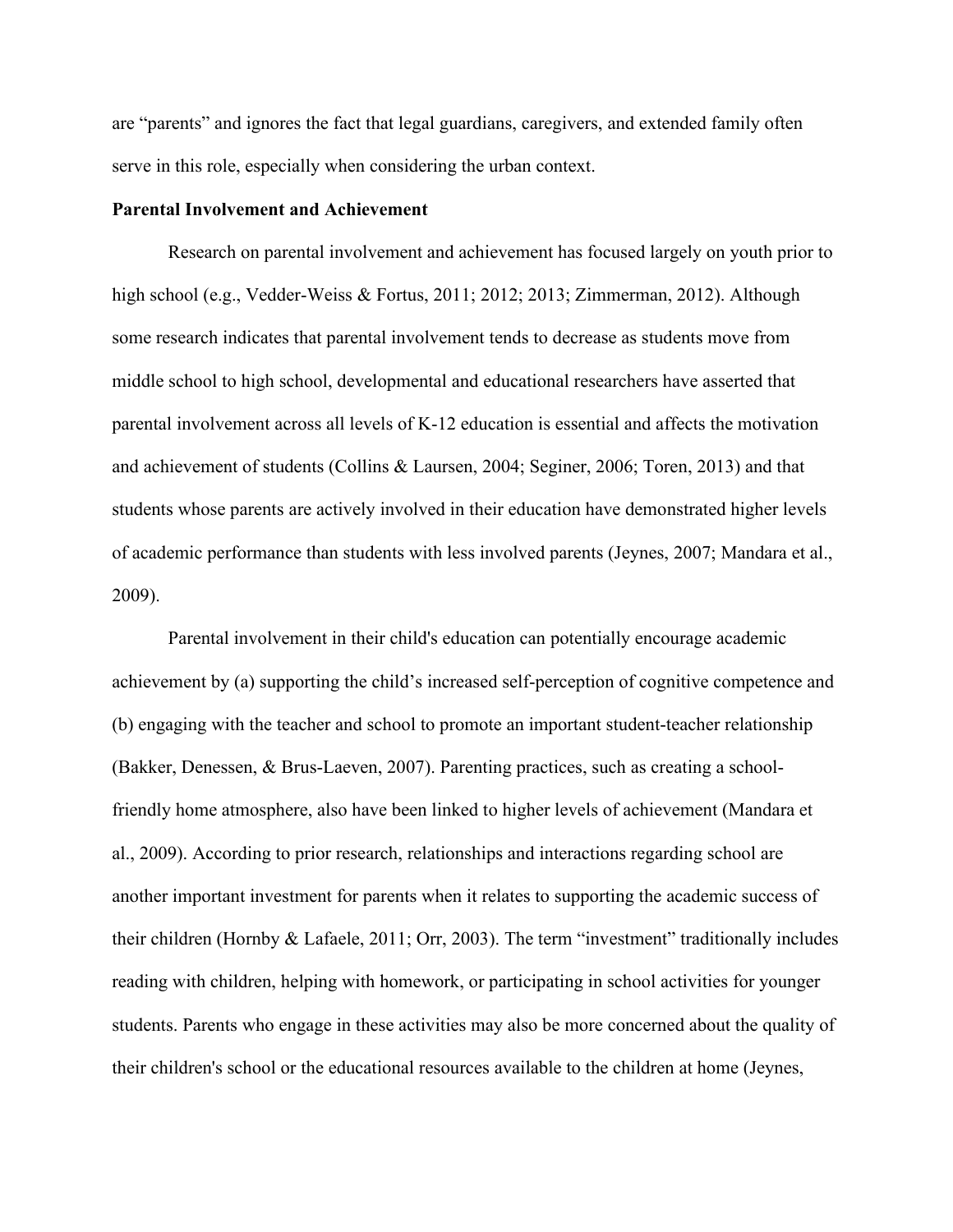2010; Orr, 2003). Less prominent in the literature is how the term investment is defined with regard to parental involvement for high school students.

In a meta-analysis, Jeynes (2007) concluded that two components of parental involvement had significant relationships to higher academic achievement: (a) parental involvement as an investment of time; and (b) parental involvement related to parenting style and expectations. For certain students (such as African American and Latino students) the correlation between parental involvement and academic achievement tended to be greater than it was for other racial/ethnic groups; however, the overall results indicated that parental involvement was associated with academic achievement regardless of race/ethnicity. Other researchers have also asserted that parental involvement is highly related to academic outcomes (e.g., Henderson & Mapp, 2002; Lee & Bowen, 2006).

#### **Parental Involvement and Policy**

The potential significance of parental involvement on academic achievement for students has been noted among researchers, as well as by policymakers (Howard & Reynolds, 2008). A parent's involvement in a child's education has been associated with positive outcomes; these outcomes include (a) higher grade-point averages; (b) improved achievement in mathematics, reading, and writing; and (c) improvement in the student's behavior such as an increase in social skills and casual relationships (Anderson & Minke, 2007). Although information about a parent's decision on whether to become involved in their child's education is still mostly unknown, there has been a significant increase in school and district policies that attempt to increase parental involvement. For example, both the No Child Left Behind Act (NCLB) in 2002 and the Every Student Succeeds Act (ESSA) in 2015 included provisions for family and parent involvement and consultation.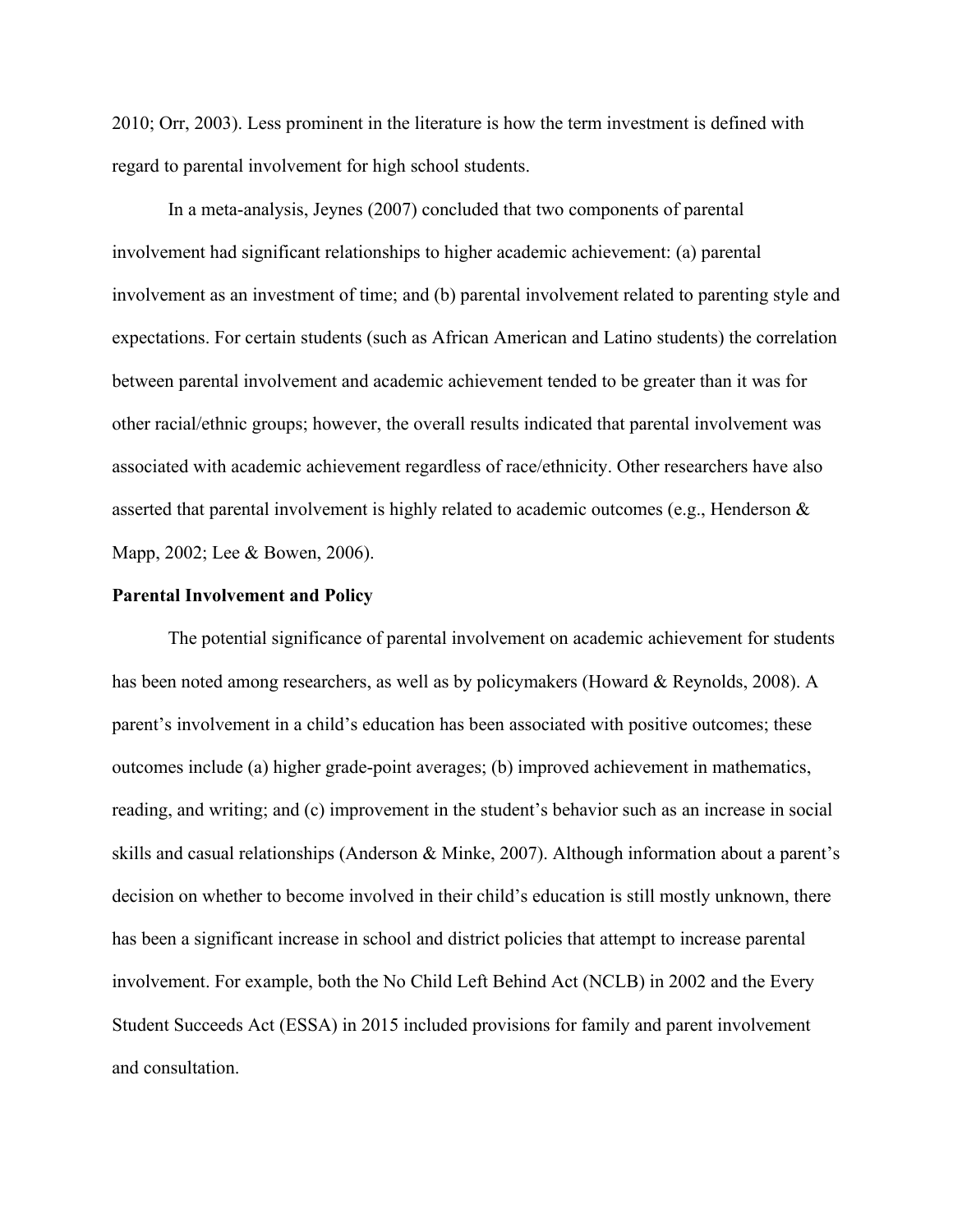One main focus of both NCLB and ESSA was on raising the achievement of low-income and disadvantaged students through the encouragement of parental involvement (ESSA, 2015). Section 1118 of NCLB focused specifically on the requirement of schools, districts, and states to increase communication with families under certain funding programs. In 2015, NCLB was replaced by the ESSA. Similar to NCLB, ESSA sought to raise achievement for low-income and disadvantaged children; however, ESSA made new provisions that further identified the need to include all family members and those closest to the student who may influence student decisionmaking and achievement. Another provision made in ESSA was that schools would receive funds if they conducted outreach to all parents and family members. Furthermore, each school district that receives Title I funds (commonly inclusive of urban schools) was mandated to distribute to parents and families a written parent and family involvement policy which would establish the agency's expectations and objectives for meaningful parent and family involvement (ESSA, 2015). ESSA also involves parents in the activities of Title I schools by requiring the schools to establish a parent advisory board comprised of a representative group of parents or family members to represent the needs of the population served by the district, and to review and revise the district's parent and family involvement policy.

Over the years, educational policies have continued to focus on school-based involvement (Herrold & O'Donnell, 2008), or home-based involvement specifically linked to parents helping their children with homework (Jeynes, 2010; 2013). Recent federal policy has moved towards a shift in family involvement requiring schools to develop "school-family compacts" that outline how schools and families can collaborate to support student achievement (Mapp & Kuttner, 2013; Mistretta, 2017).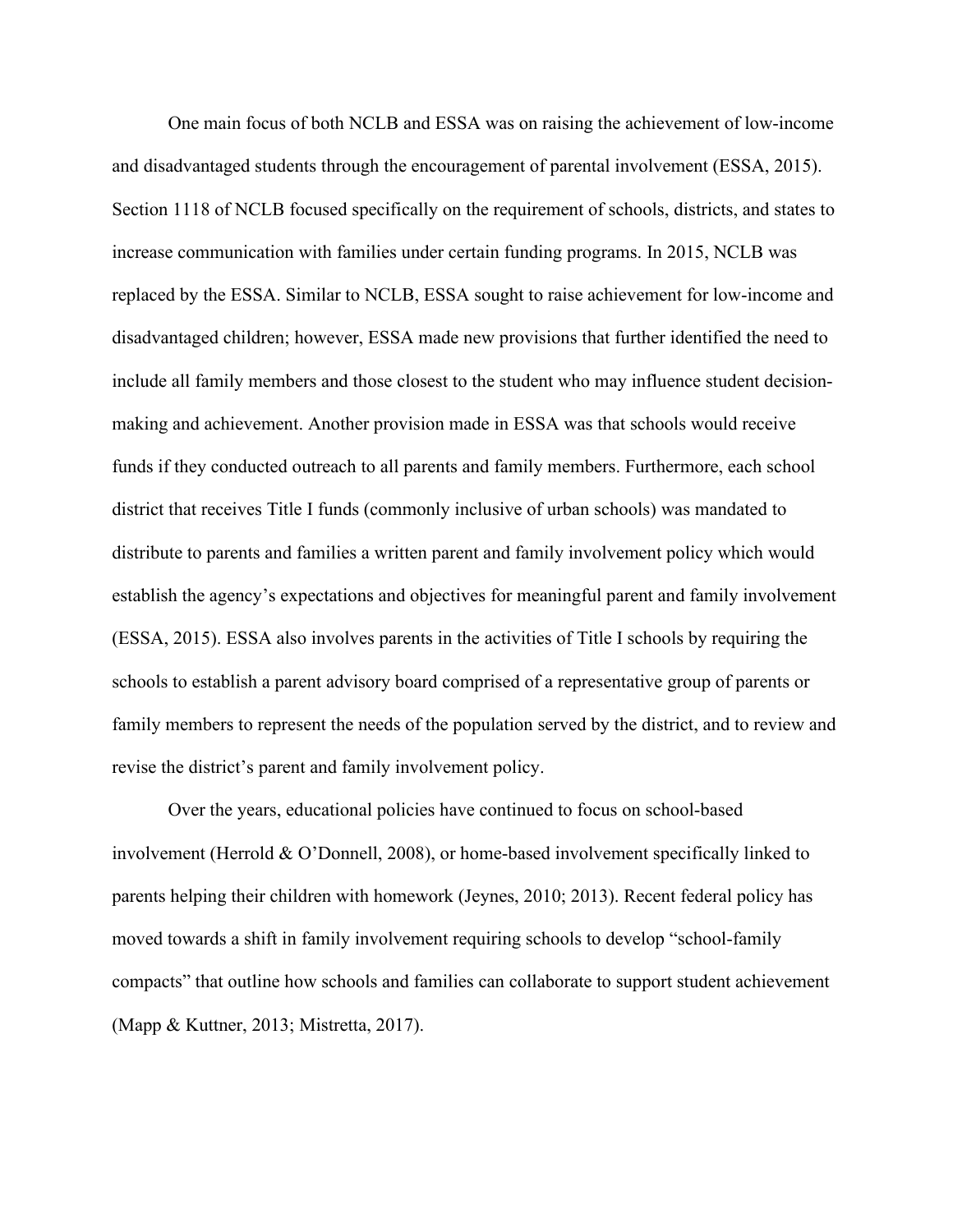## **Parental Involvement and STEM**

Parental involvement is enacted in different ways in the homes of students and encouraged in multi-faceted ways by schools and through educational policy. In addition to research related to policy and parent involvement and how parents can influence academic achievement, there is extensive literature on the need to recognize and support girls in STEM, specifically in mathematics and science (e.g., Brickhouse, Lowery, & Schultz, 2000; Gunderson, Ramirez, Levine, & Beilock, 2012; Osborne, Simon, & Collins, 2003; Tichenor, Welsh, Corcoran, Piechura, & Heins, 2016). Interactions with parents can positively influence girls' attitudes and confidence about school, specifically in the area of math achievement (Tichenor et al., 2016); however, limited research exists regarding the relationship between parental involvement (especially in the form of parent conversations) and STEM achievement for high school girls. Parents may have a stronger influence on the choices students make related to their schooling and careers compared to teachers, counselors, friends, other family, or individuals working within their fields of interest (Jeynes, 2013; Trusty, 1996).

### **General Method**

# **Overview**

In the studies reported here, data from the National Center of Education Statistics High School Longitudinal (HSLS:09) study were used. The HSLS:09 focuses on understanding students' trajectories from the beginning of high school into postsecondary education and beyond. The data include results from study-administered surveys, academic transcripts, and data banks. The analyses include data from the first three waves of data collected in the longitudinal study between 2009 and 2014. Study 1 examines survey items in the dataset that address parental involvement to establish a parental involvement scale based on Conversational Parental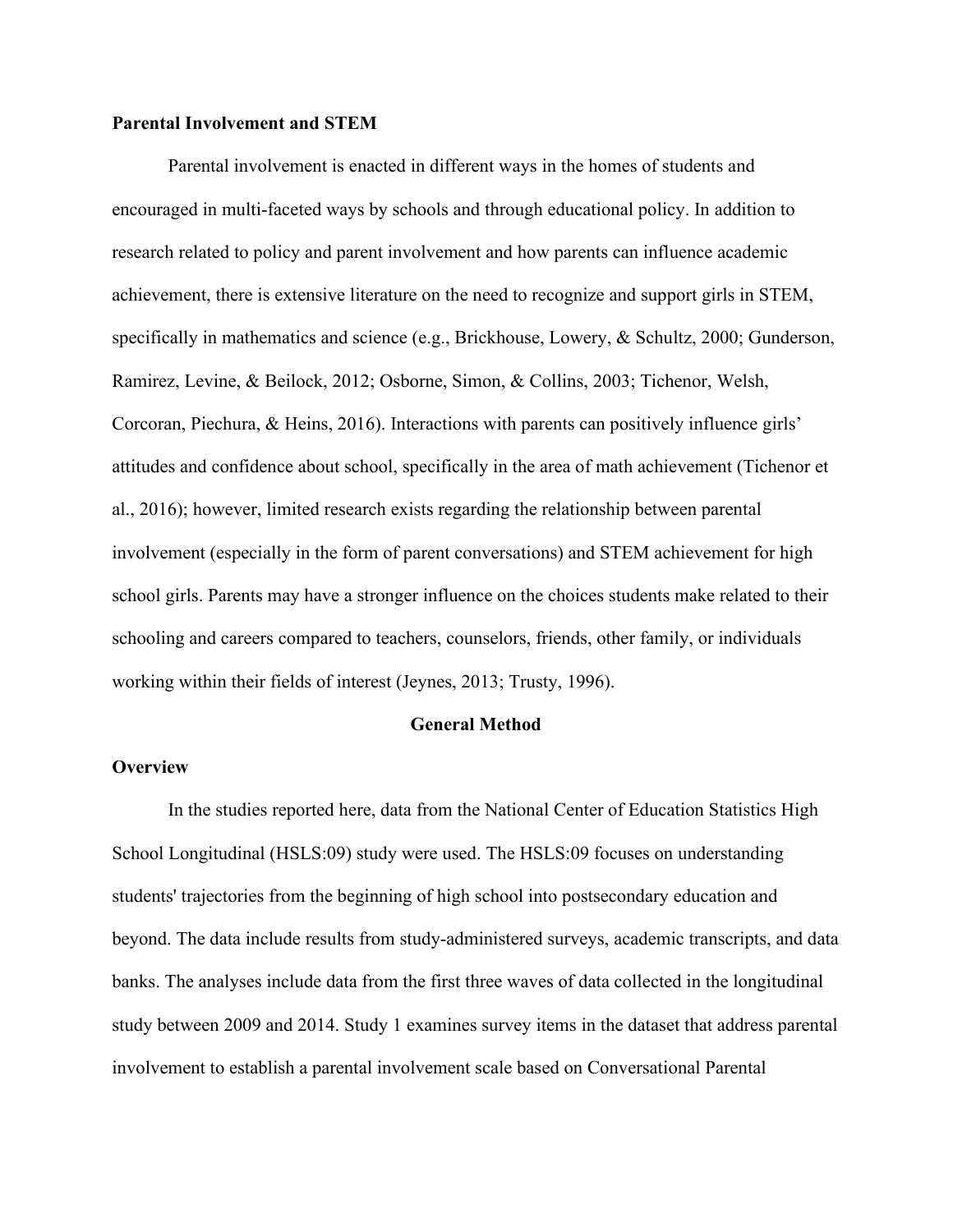Involvement (CPI). Study 2 examines the relationship between the CPI scale and the academic achievement of high school students overall, as well as for girls by race.

# **Procedure**

The analyses for these studies were conducted using the public-use dataset for the HSLS:09. This dataset includes scales on several psychological and educational constructs but does not include a scale on parental involvement. In Study 1, we conducted principal components factor analysis (PCFA) using SPSS version 22 on HSLS:09 data collected from high school students and their parents on their parental involvement practices. Study 2 was conducted using data from three waves of the HSLS:09 dataset. Regression analyses, utilizing the scale produced from Study 1 and employing complex survey dataset procedures in Stata version 15, were used to examine the predictive power of the CPI scale on student academic achievement.

# **Data Analyses**

In Study 1, factor analysis was conducted on 11 items drawn from a parent survey administered as part of the second wave of data collection in the HSLS:09. This procedure resulted in the four-item CPI scale modeled around reported frequency of categories of conversations parents had with their students. In Study 2, the CPI scale was examined for its possible relationship to students' grade-point averages in math courses through  $12<sup>th</sup>$  grade, which were compiled from their high school transcripts. These analyses were conducted for all students, for girls only, and for girls by race to discern any differences in the relationship by subpopulations.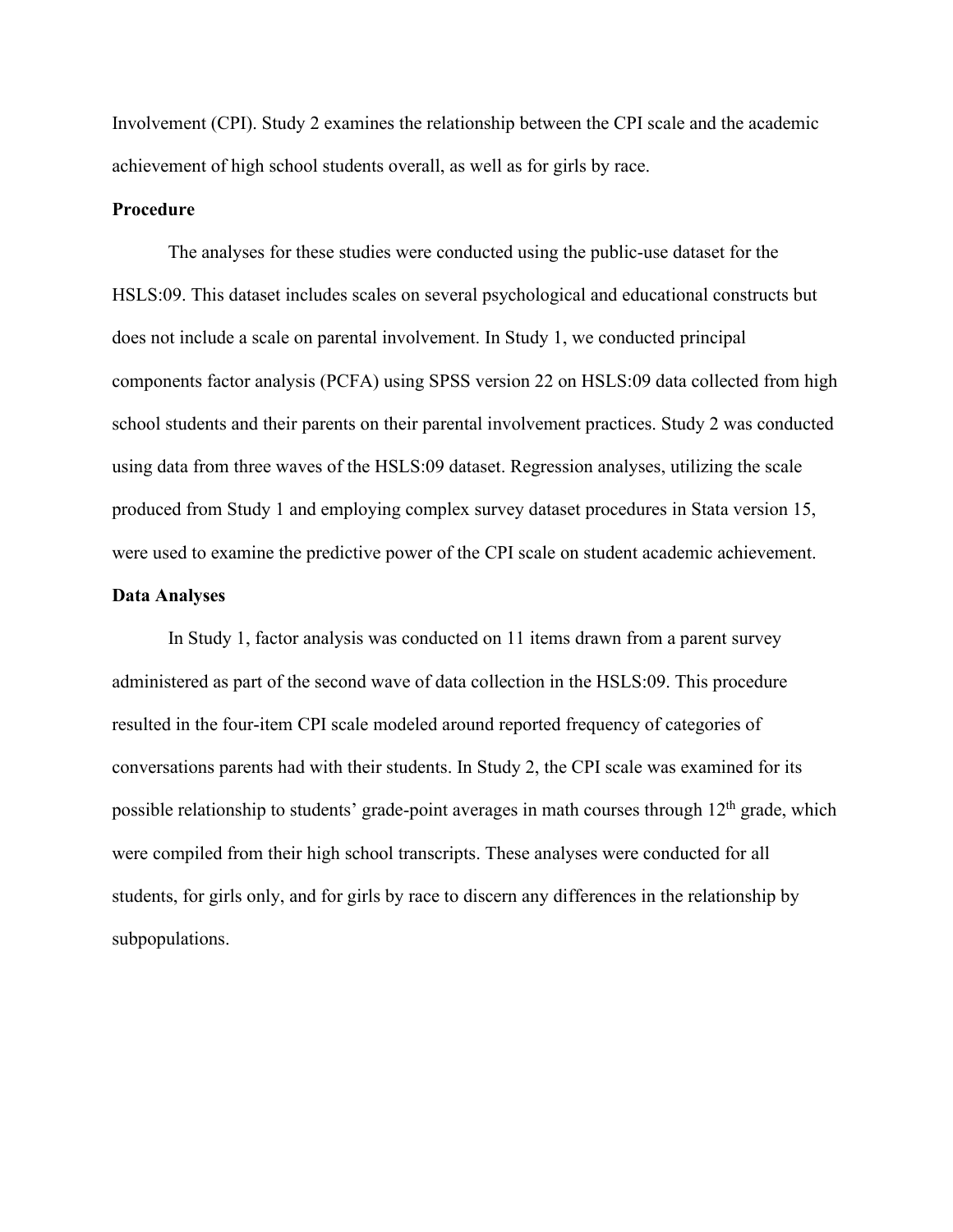#### **Study 1**

# **Participants**

Data from the High School Longitudinal Study of 2009 (HSLS:09) were used in this study to examine parental involvement as a predictor of achievement for high school girls in STEM, specifically in mathematics achievment. For the analyses, data from questions answered by girls and their parents were extracted by the researchers for this article from the full HSLS:09 public-use dataset. The National Center for Education Statistics (NCES) instituted the Secondary Longitudinal Studies Program (SLSP) in response to the need for statistics and data on the state of education in the United States, as well as a need for policy-relevant, nationally representative samples of high school students. The purpose of the NCES SLSP is to evaluate students' educational, vocational, and personal development at different phases of their educational careers. The program also aims to study familial, social, institutional, and cultural factors that may have an impact on the development of students and to provide a "basis for further understanding correlates of educational success in the United States" (Ingles et al., 2011). The High School Longitudinal Study of 2009 is the fifth study in the SLSP program. The time span covering the collection of data for the above longitudinal studies extends four decades.

The HSLS:09 focuses on understanding students' trajectories from the beginning of high school into postsecondary education and beyond. The data from the HSLS:09 include results from study-administered assessments, surveys, and data collected before this research project. The extant data come from a random sample of more than  $21,000$  students (entering  $9<sup>th</sup>$  grade) from 944 public, charter, and private schools in the United States. In 2009, the base year participants (in ninth grade) completed a mathematics assessment in algebraic skills, reasoning, and problem-solving. Additional data were collected via phone and online surveys administered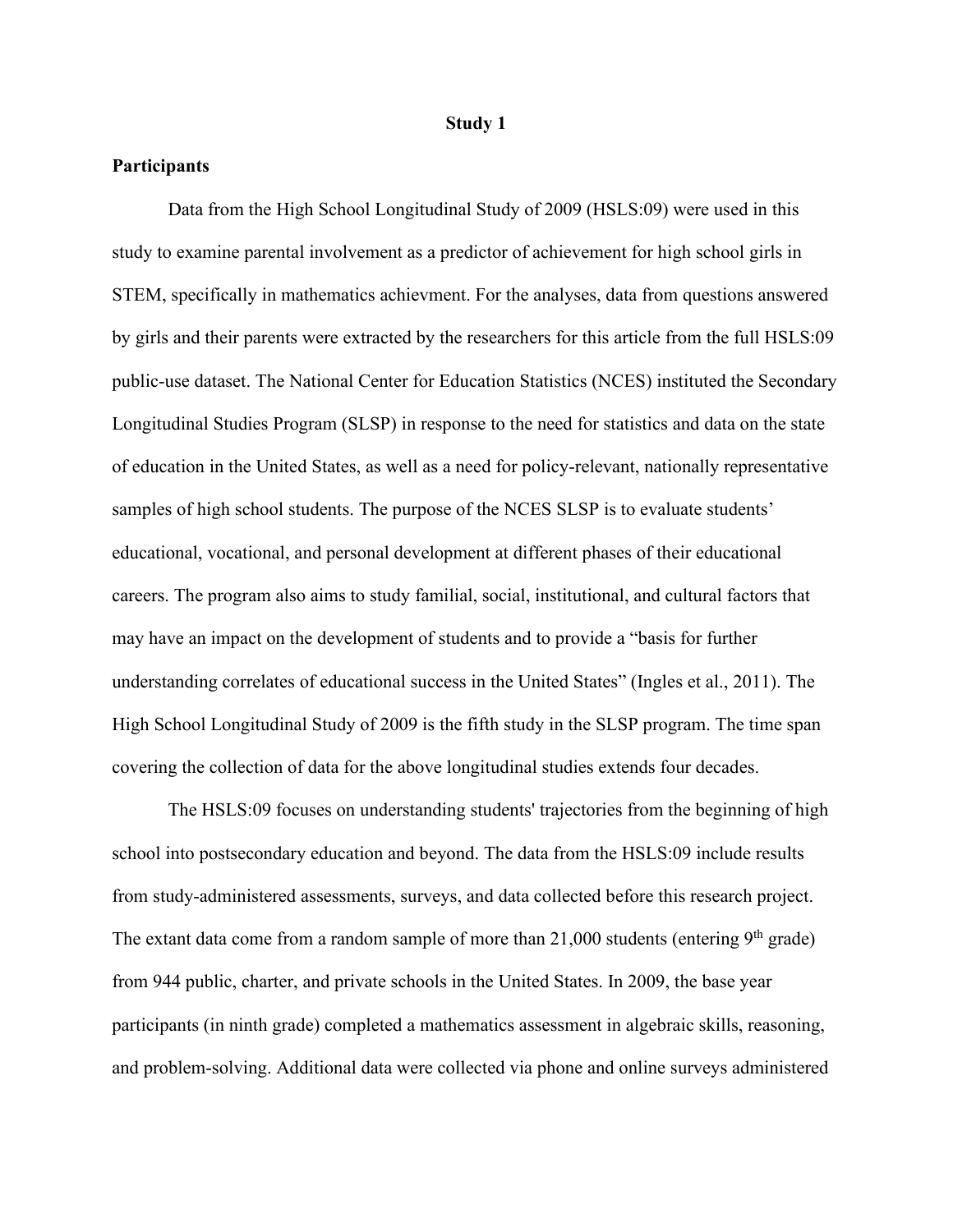to the students, parents, math teachers, science teachers, school administrators, and counselors. The first follow-up data from the HSLS:09 were collected in the spring of 2012 when most participants from the sample were in  $11<sup>th</sup>$ -grade. Similar to the base year, participants completed an online survey about their educational expectations, math and science efficacy, and plans for postsecondary education. High school transcripts subsequently were collected for participants in the 2013-14 academic school year (Ingels et al., 2015).

# **Procedure**

The HSLS questionnaire contained individual questions for parents; however, there were no parental involvement scales, making it difficult to measure the levels of intensity for clusters of questions related to parental involvement. One of the forms of factor analysis that is often used in the social sciences is principal components factor analysis (PCFA; Pallant, 2016; Urdan, 2017). Although PCFA and exploratory factor analysis (EFA) share similarities, PCFA was used in this research to reduce a set of factors when variables were highly correlated and to account for most of the variance of the observed variables. The researchers of the HSLS:09 survey also conducted principal component analysis to develop the scales that did exist in the dataset, from the student questionnaire responses (Ingles et al., 2011). Furthermore, PCFA implies a formative measurement model where item scores are assumed to be the cause of a construct (Dancey  $\&$ Reidy, 2011; Fokkema & Greiff, 2017). EFA is a technique that identifies and measures variable constructs that cannot as robustly be measured directly; however, single items (e.g., How often did you help your child with homework?) could have been used to directly measure parent involvement. For these reasons, we conducted PCFA using SPSS on a set of 11 items from the HSLS:09 Parent Survey to create a parental involvement scale.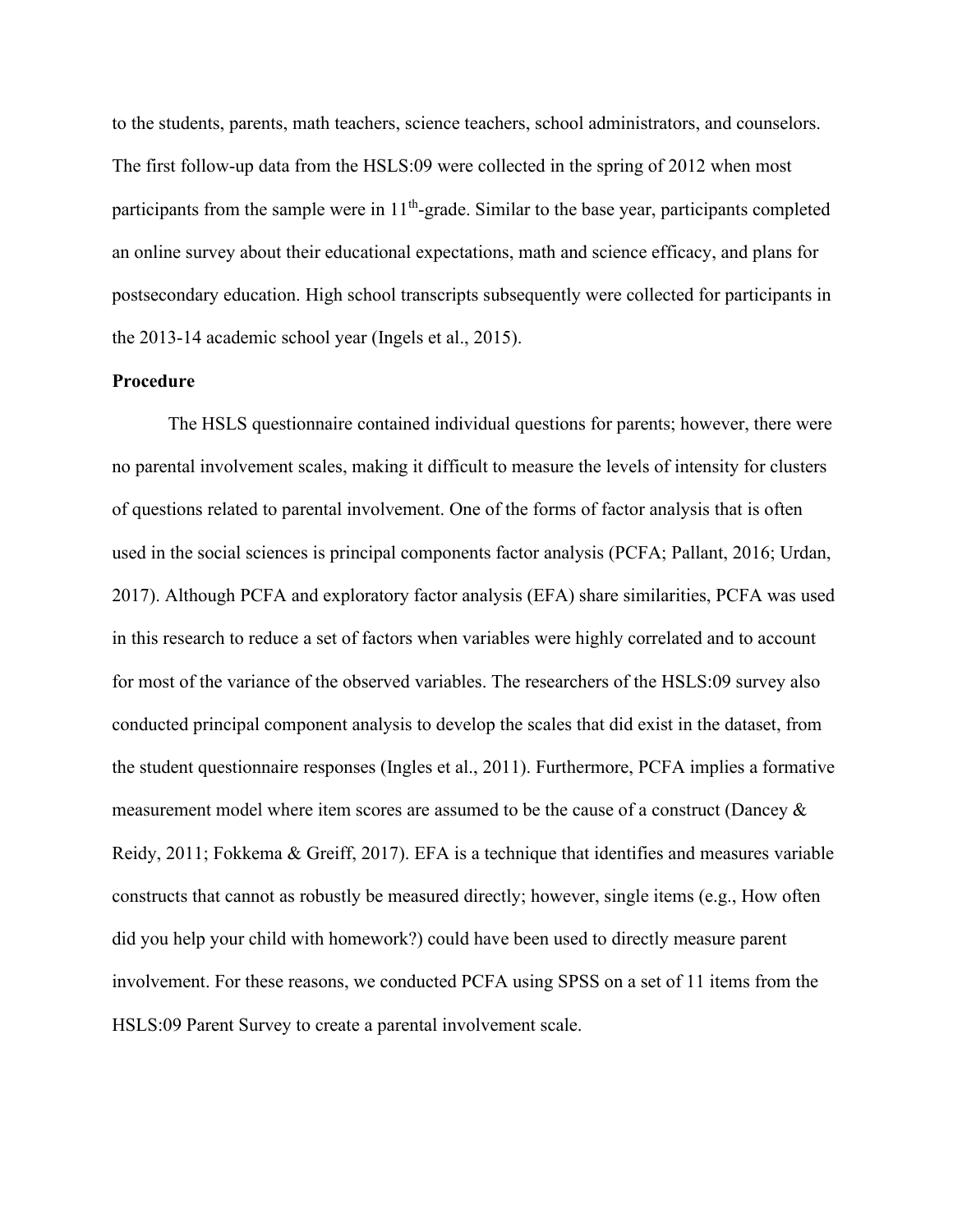The HSLS:09 Parent Survey contained limited items related to parents' behaviors regarding their involvement in their child's schooling. A majority of the questions were about the student's home life, such as income and observed student behaviors; therefore, the first 11 items for the PCFA were selected based on face validity and prior research by Jeynes related to the less salient factors considered (e.g., parent conversations) when measuring parental involvement. Nine items were related to how often a parent discussed different academic issues with the student (Parent Conversations), and two were related to a parent's level of confidence in helping (Confidence Helping) the student with math or science homework (See Table 1 for specific items).

The eleven items from the Parent Survey were subjected to PCFA. Before performing PCFA, the suitability of the data for factor analysis was assessed. The first factor was distinguished by strong factor loadings for 4 of the 9 Parent Conversations (PC) items with factor loadings greater than .70, moderate factor loadings for the remaining five items (between .397 - .70), and none for the Confidence Helping (CH) items. This factor explained 36.8% of the total variance in the items. The second factor had strong factor loadings for the two items on CH and none of the other items, and explained an additional 14.2% of the variance.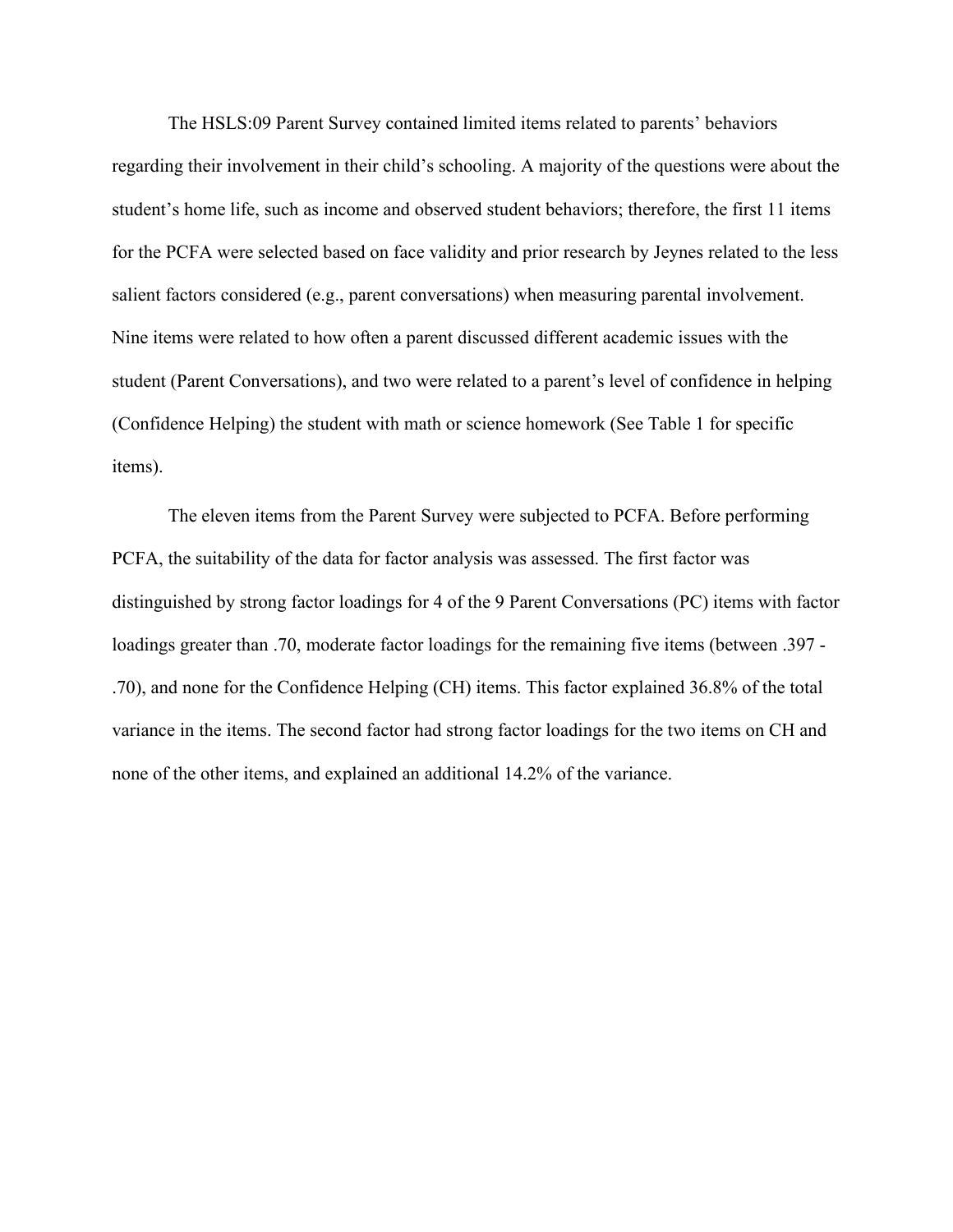# Table 1

| Item                                                                                    | Factor<br>loading |
|-----------------------------------------------------------------------------------------|-------------------|
| <b>Factor 1: Parent Conversations</b>                                                   |                   |
| P2disccareer: How often discussed careers he/she might be interested in                 | .793              |
| P2discolgapp: How often discussed applying to college/other schools after high school   | .748              |
| P2discolgexam: How often discussed preparing for college entrance exams                 | .739              |
| P2 discourses: How often discussed selecting courses or programs at school              | .731              |
| P2discevents: How often discussed community/national/world events                       | .700              |
| P2discjobs: How often discussed job that he/she might want to take after high school    | .690              |
| P2disctrouble: How often discussed things that were troubling him/her                   | .630              |
| Factor 2: Confidence in Helping                                                         |                   |
| P2mthhweff: Confidence in helping with math homework 2011-2012/when last<br>enrolled    | .892              |
| P2scihweff: Confidence in helping with science homework 2011-2012/when last<br>enrolled | .860              |

*Factor Loadings for Varimax Orthogonal Three-Factor Solution*

# Factor 3: Overlapping Items

P2contactsch: How often contacted teen's school since start of 2011-2012 school year .712 P2hwoften: How often helped teenager with homework .487

Note. N=13,694

The third factor produced overlapping items with 3 of the 9 PC factors with loadings of greater than .30. This factor explained 9.2% of the variance. An inspection of the scree plot revealed a clear break after the second component. Using Catell's Scree Test (Figure 1), it was decided to retain two components for further investigation.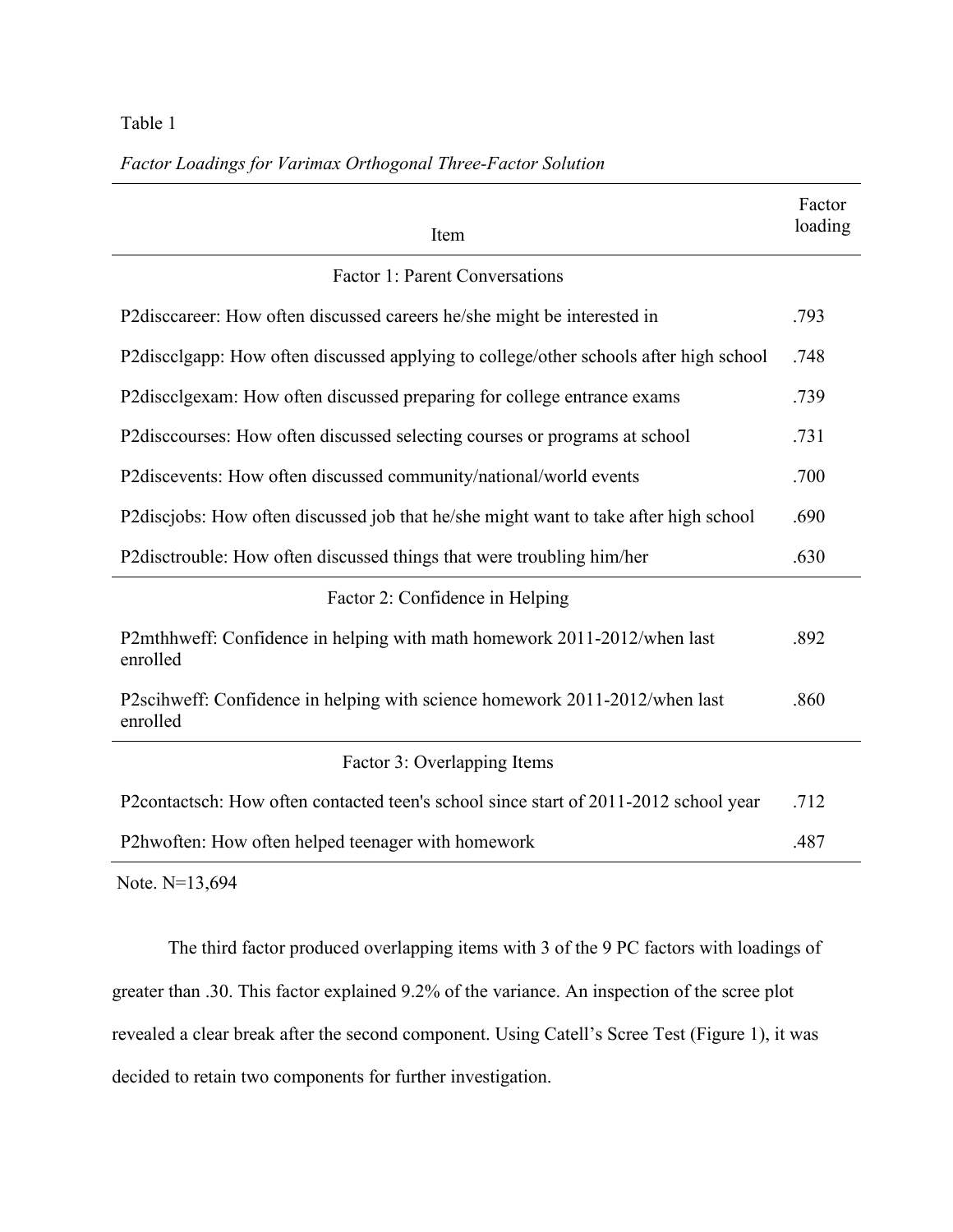

*Figure 1:* Screeplot used for Catell's (1966) scree test to determine how many components to retain for further analysis.

The two-component solution explained a total of 51.1% of the variance, with PC factors (Component 1) contributing 36.8% and CH factors (Component 2) contributing 14.3%. The subsequent PCFA produced strong factor loadings for 4 PC items (Table 2).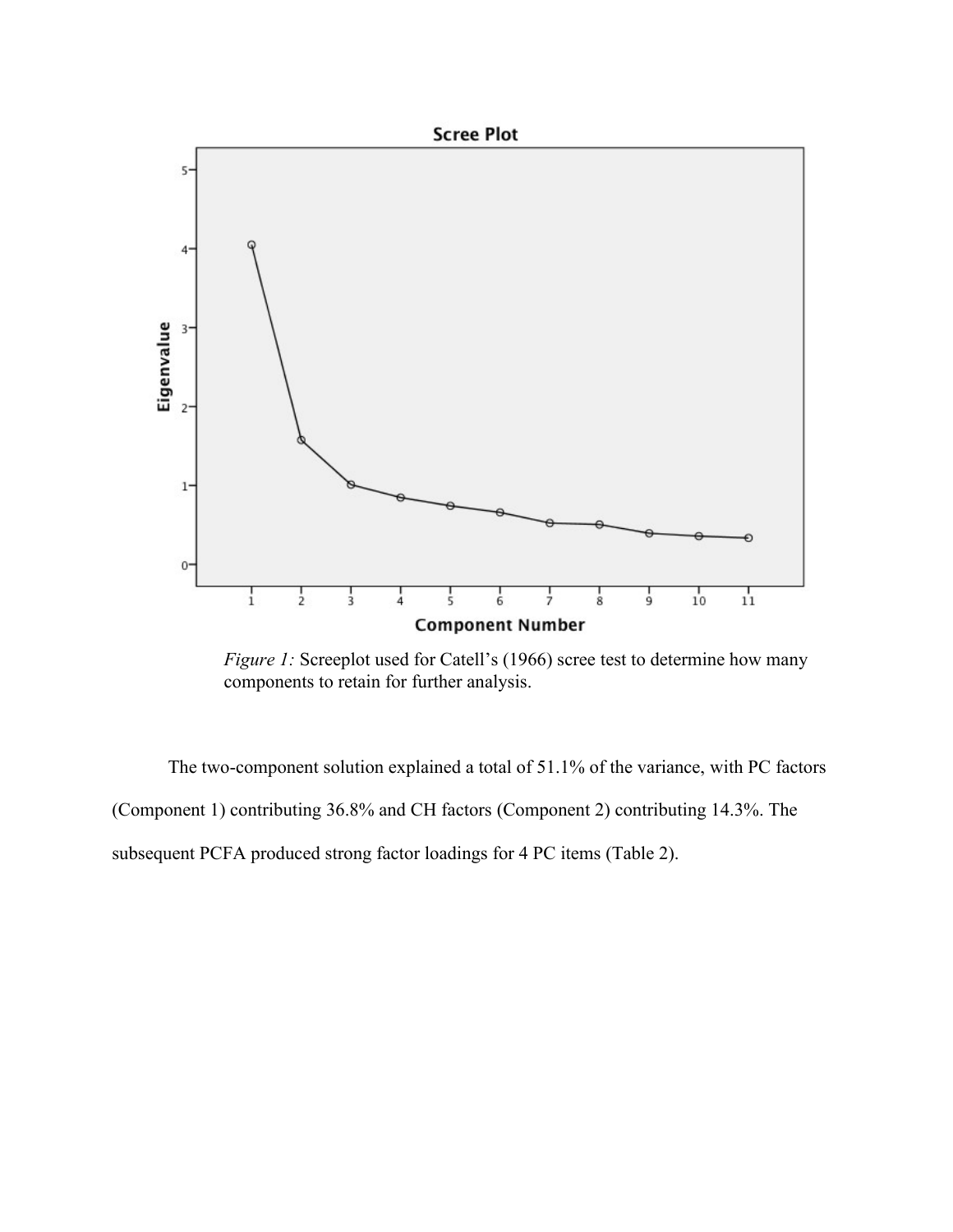# Table 2

# *Factor Loadings for Varimax Orthogonal Two-Factor Solution*

| Item                                                                                    | Factor<br>loading |
|-----------------------------------------------------------------------------------------|-------------------|
| <b>Factor 1: Parent Conversations</b>                                                   |                   |
| P2disccareer How often discussed careers he/she might be interested in                  | .793              |
| P2discolgapp How often discussed applying to college/other schools after high school    | .748              |
| P2discolgexam How often discussed preparing for college entrance exams                  | .739              |
| P2discourses: How often discussed selecting courses or programs at school               | .731              |
| P2discevents: How often discussed community/national/world events                       | .700              |
| P2discjobs: How often discussed job that he/she might want to take after high school    | .690              |
| P2disctrouble: How often discussed things that were troubling him/her                   | .630              |
| P2hwoften: How often helped teenager with homework                                      | .456              |
| P2contactsch: How often contacted teen's school since start of 2011-2012 school year    | .397              |
| Factor 2: Confidence in Helping                                                         |                   |
| P2mthhweff: Confidence in helping with math homework 2011-2012/when last<br>enrolled    | .892              |
| P2scihweff: Confidence in helping with science homework 2011-2012/when last<br>enrolled | .860              |

Note. N=13,694 and  $\alpha$  = .82 for entire measure

# **Results**

The interpretation of the two components solution was consistent with the previous metaanalysis of Jeynes (2007), with parental involvement items related to parent attempts to engage with their children loading on Component 1 and items related to parents' confidence in helping loading on Component 2. The results of this analysis support the use of four items from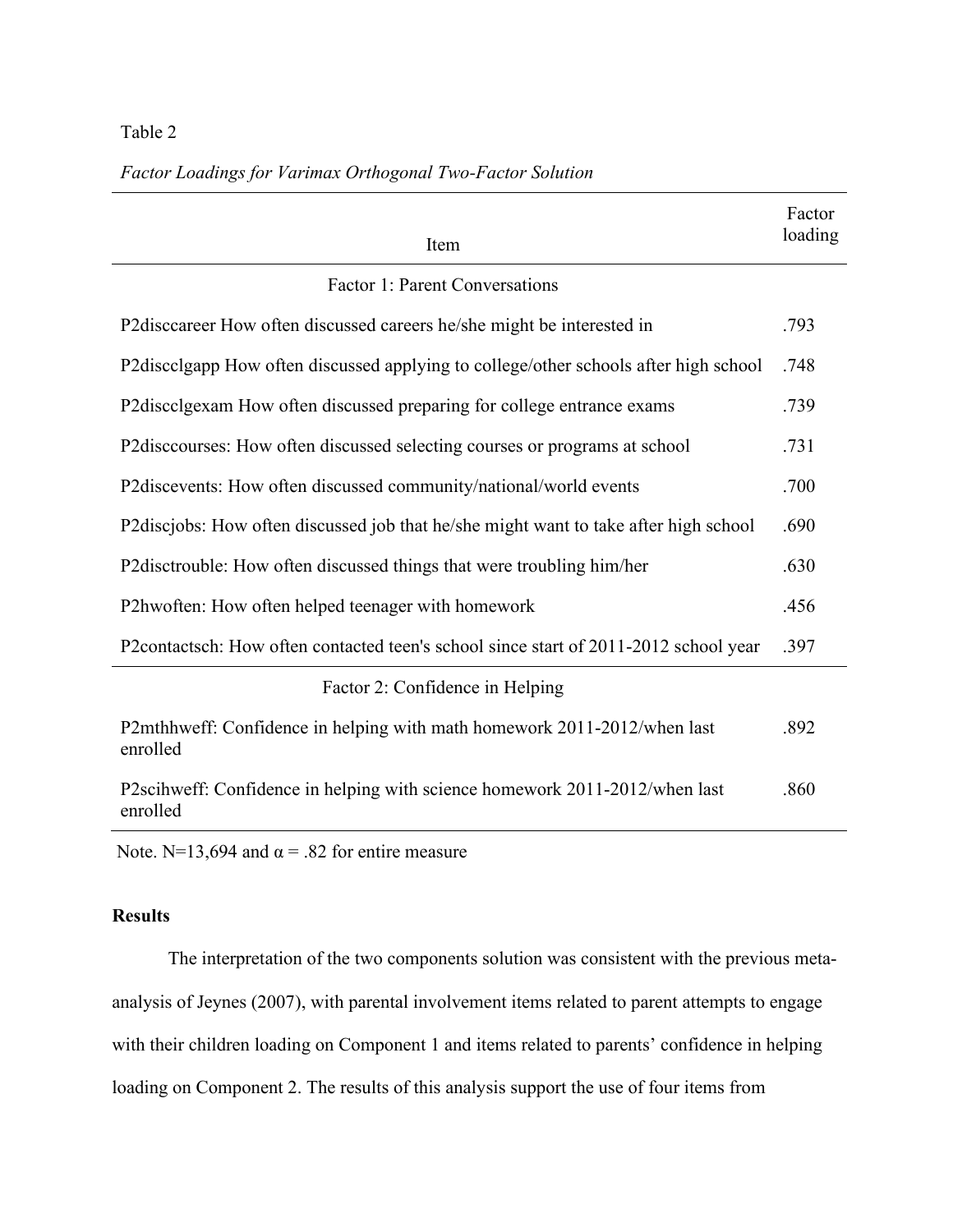Component 1 with strong factor loadings greater than .70 for a Conversational Parental Involvement Scale (CPI – dataset variable PInv). Reliability analysis revealed that the four extracted items formed a reliable scale (Cronbach's alpha = .82) and the alpha would not improve with the removal of any of the items. All four items had item-total correlations greater than .60. The final four items selected for the CPI scale were as follows:

- 1. How often discussed selecting courses or programs at school
- 2. How often discussed preparing for college entrance exams
- 3. How often discussed applying to college/other schools after high school
- 4. How often discussed careers he/she might be interested in

The parental involvement scale established in this study (CPI), based on conversational parental involvement, provided an instrument critical to the analyses performed in Study 2.

# **Study 2**

# **Participants**

Data from the High School Longitudinal Study (HSLS:09) public-use dataset included a sample of 13,694 students, including 6,592 girls included in our analyses. The sample of girls included subpopulations of students who identified as Black ( $n = 712$ ), Hispanic ( $n = 907$ ), Asian  $(n = 552)$ , and White  $(n = 3177)$ .

#### **Measures**

*Dependent variable.* The HSLS:09 study variable X3TGPAMAT was the dependent variable for all of the regression analyses conducted. This is a composite variable providing the GPA for all high school math classes taken as indicated on student transcripts collected in 2013- 14, which was the year following the cohort's expected graduation year.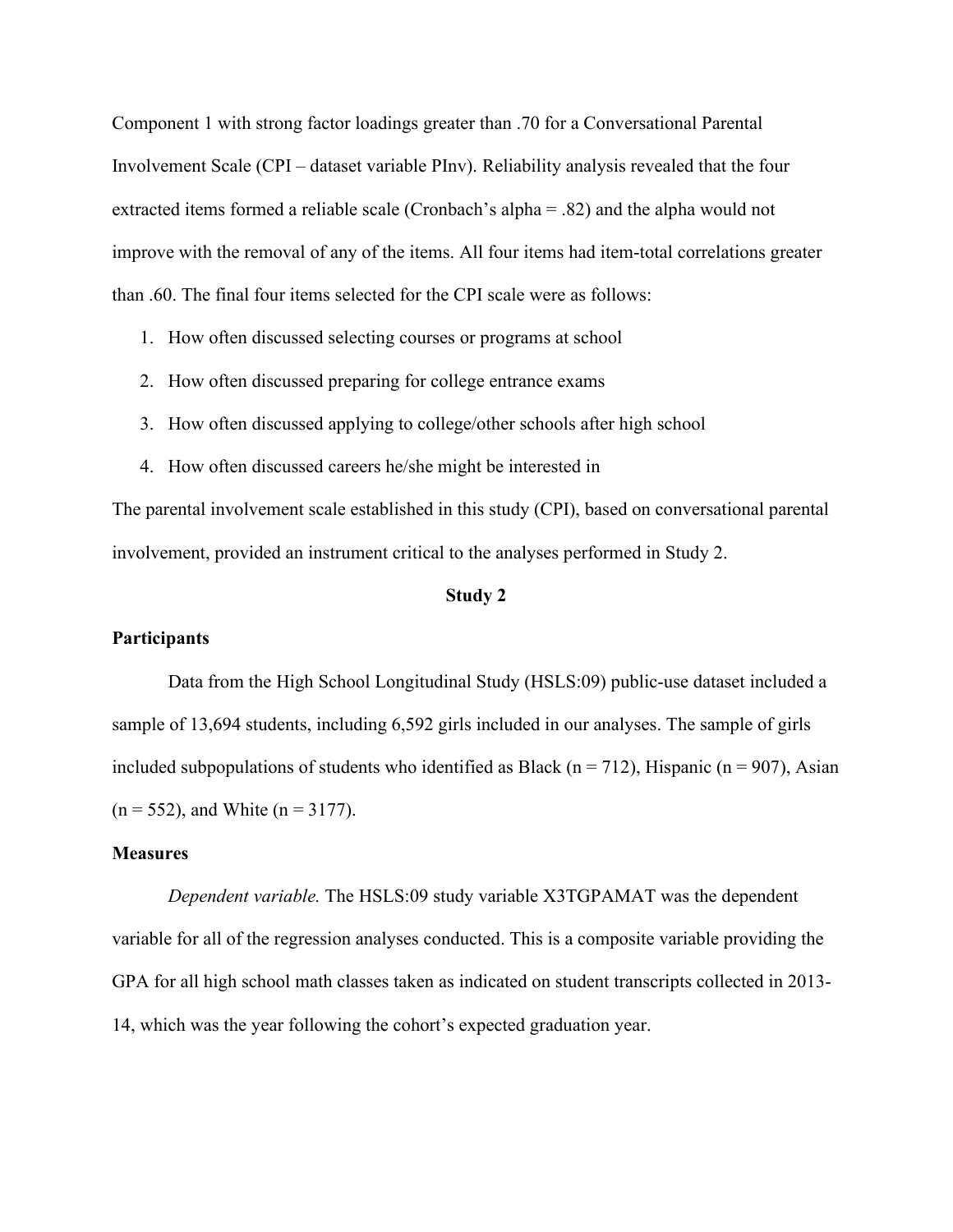*Independent variables.* The socio-economic status composite variable (X2SES) in the HSLS:09 is derived from parental education level, parental occupation, and family income. The HSLS:09 variable X2SES5Q is derived from the X2SES variable as it recodes the values into quintiles. Researchers have identified SES as a significant factor associated with students' academic performance, across racial groups (e.g., Frederickson & Petrides, 2008; Linnehan, Weer, & Stonely, 2011; Sung, Padilla, & Silva, 2006), therefore, it was included to identify its unique contribution to the dependent variable. The other predictor variable included in the analyses was the CPI scale variable (PInv) established in Study 1, to discern its unique contribution to the dependent variable.

#### **Procedure**

The HSLS:09 uses a complex sampling design, which necessitates the use of sample weights and adjusted standard errors to ensure that estimates made from the data are representative of the population, and that hypothesis testing yields accurate results. The standard error calculation procedure used in these analyses is the Balanced Repeated Replication (BRR) method, conducted in Stata 15, utilizing the main sampling weight (pweight = W3W1W2STU) and its associated set of 200 replicate weights (brr weight = W3W1W2STU001 - W3W1W2STU200) appropriate for these analyses. Standard regression procedures were conducted to examine the relationship between the CPI scale on students' high school GPA for mathematics courses (HSLS variable X3TGPAMAT). Given the influence SES can have on academic achievement, we included an HSLS:09 SES quintile variable (X2SESQ5) in our regression analyses as a predictor of clinical importance. Regression analyses were conducted on the entire dataset for all students for whom we had complete data (boys and girls), as well as for all girls, and girls by race (Black, Hispanic, Asian, and White). Tolerance and Variable Inflation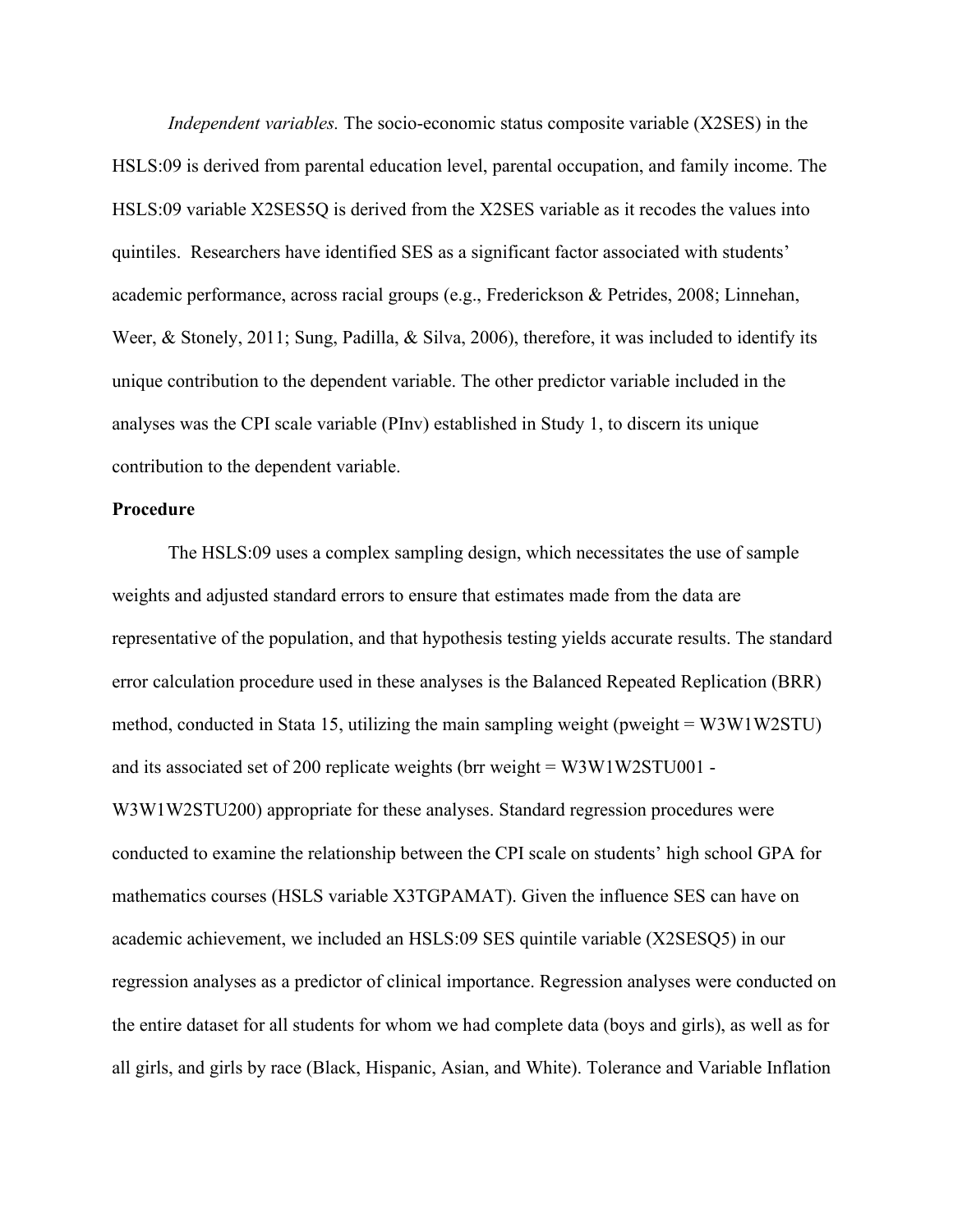Factor (VIF) statistics were calculated for all models and all variables were well within

acceptable criteria, indicating that multicollinearity is not an issue for these regression analyses.

# **Results**

Regression results for all students (Tables 3 & 4) reveal that SES and parental

involvement were both significant predictors of math GPA, explaining 13% of the dependent

variable variance. Beta values indicate that SES was the stronger predictor for all groups

combined.

# Table 3

| Means, Standard Deviations, and Intercorrelations for Math GPA and Predictor |  |
|------------------------------------------------------------------------------|--|
| <i>Variables for All Students</i>                                            |  |

| Variable                             |           | SD   |       |        |
|--------------------------------------|-----------|------|-------|--------|
| Math Grade Point Average (X3TGPAMAT) | 2.35      | 0.94 | $30*$ | $27*$  |
| Predictor variable                   |           |      |       |        |
| 1. Socioeconomic Status Quintile     | 2.98 1.50 |      |       | $.34*$ |
| (X2SESQ5)                            |           |      |       |        |
| 2. Parental Involvement (PInv)       | 12.69     | 3.02 |       |        |
|                                      |           |      |       |        |

# Table 4

*Regression Analysis Summary for SES and Parental Involvement Variables Predicting Math GPA for All Students*

| Variable                                |      | $BRR*$ |        |       |               |
|-----------------------------------------|------|--------|--------|-------|---------------|
|                                         |      | SE B   |        |       |               |
| Socioeconomic Status Quintile (X2SESQ5) | 0.16 | 0.01   |        | 11.21 | $\leq 0.01**$ |
| Parental Involvement (PInv)             | 0.06 |        |        | 7.54  | $\leq 0.01**$ |
| .<br>.                                  |      |        | $   -$ |       |               |

Note.  $R^2 = .13$  (Observations  $n=13,694$ ; Population  $N=1,582,251$ ;  $p < .001$ ).

\*Balanced Repeated Replication Standard Error. \*\*p<.001

Regression results for all girls (Tables  $5 \& 6$ ) reveal similar results in that SES and parental involvement were both significant predictors of math GPA, explaining 14% of the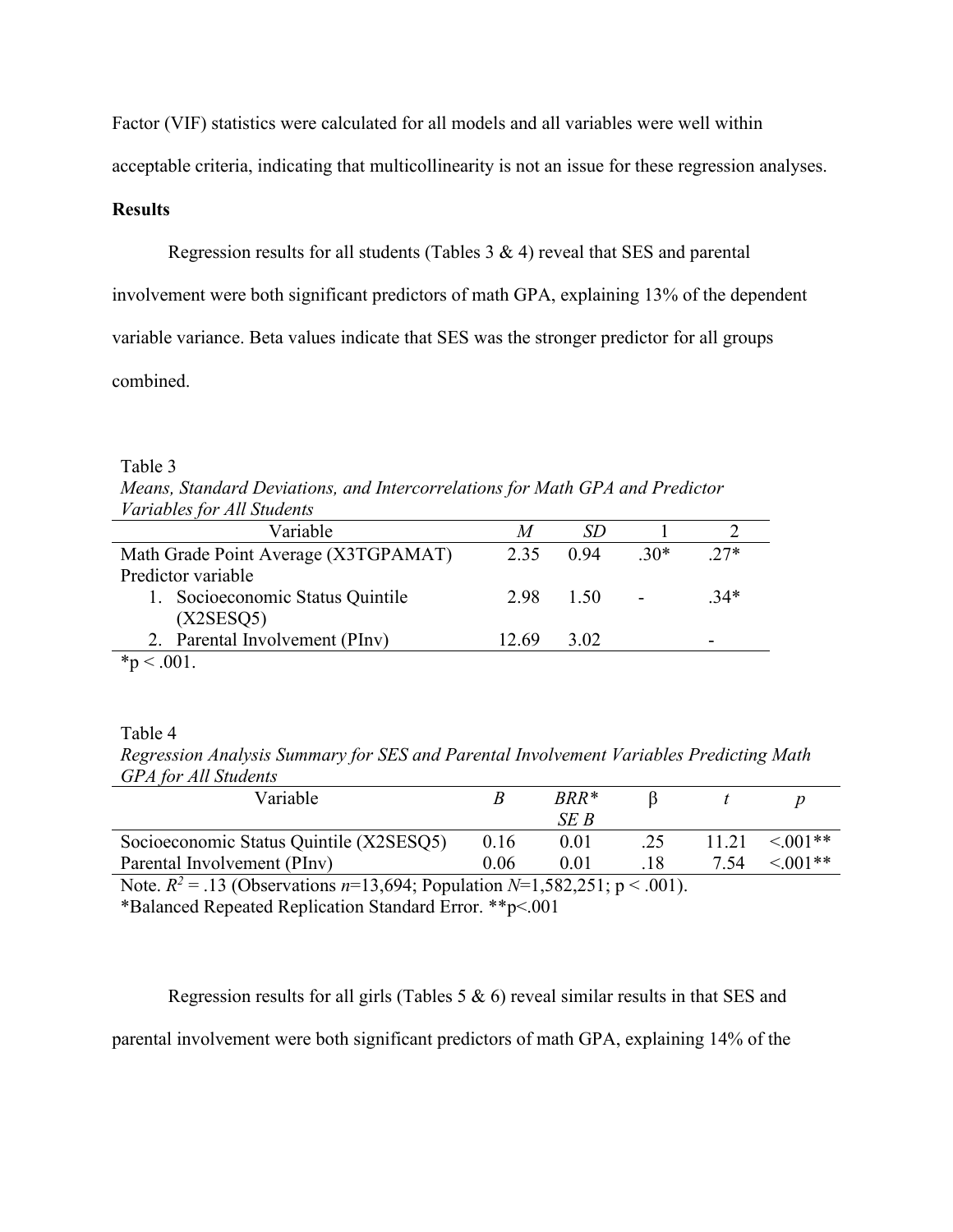dependent variable variance. Beta values indicate that SES was the stronger predictor for the

subpopulation including all girls.

Table 5

*Means, Standard Deviations, and Intercorrelations for Math GPA and Predictor Variables for All Girls*

| Variable                             | M     |      |       |        |
|--------------------------------------|-------|------|-------|--------|
| Math Grade Point Average (X3TGPAMAT) | 2.47  | 0.80 | $32*$ | $25*$  |
| Predictor variable                   |       |      |       |        |
| 1. Socioeconomic Status Quintile     | 2.99  | 1 29 |       | $.35*$ |
| (X2SESQ5)                            |       |      |       |        |
| 2. Parental Involvement (PInv)       | 12.86 | 2.59 |       |        |
|                                      |       |      |       |        |

Table 6

*Regression Analysis Summary for SES and Parental Involvement Variables Predicting Math GPA for All Girls*

| Variable                                                                              |      | $BRR*$ |  |      |               |
|---------------------------------------------------------------------------------------|------|--------|--|------|---------------|
|                                                                                       |      | SE B   |  |      |               |
| Socioeconomic Status Quintile (X2SESQ5)                                               | 0.18 | 0.02   |  | 8.86 | $\leq 0.01**$ |
| Parental Involvement (PInv)                                                           | 0.05 | 0.01   |  | 4.53 | $\leq 0.01**$ |
| Note $D^2 = 14$ (Observations $v = 6.502$ ) Depulstion $N = 776.577$ , $v \ge 0.01$ ) |      |        |  |      |               |

Note.  $R^2 = .14$  (Observations  $n=6,592$ ; Population  $N=776,577$ ;  $p<.001$ ).

\*Balanced Repeated Replication Standard Error. \*\*p<.001.

Regression results for Black girls (Tables  $7 & 8$ ) reveal markedly different results in that parental involvement was a significant predictor of math GPA, but SES was not. Combined, these variables explain 9% of the dependent variable variance. Beta values indicate that parental involvement was more than twice as strong a predictor as SES for the Black girl subpopulation of students.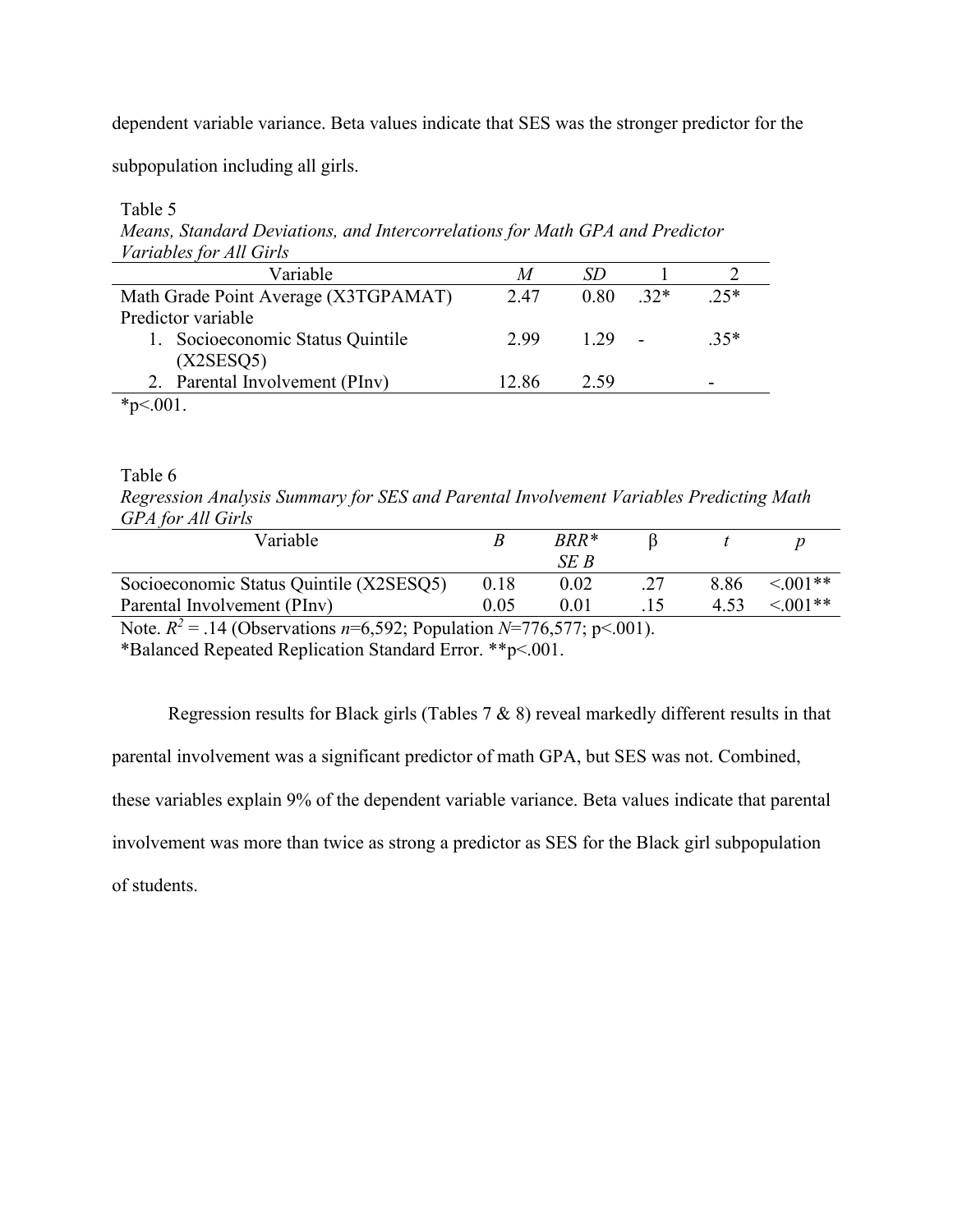| r ar laolos for Bilaoll Stris        |       |      |        |        |
|--------------------------------------|-------|------|--------|--------|
| Variable                             | M     | SD   |        |        |
| Math Grade Point Average (X3TGPAMAT) | 2.04  | 0.67 | $10**$ | $.28*$ |
| Predictor variable                   |       |      |        |        |
| 1. Socioeconomic Status Quintile     | 2.54  | 1.04 |        | $70**$ |
| (X2SESQ5)                            |       |      |        |        |
| 2. Parental Involvement (PInv)       | 13.20 | 1.92 |        |        |
| *p < .01. **p < .001.                |       |      |        |        |

Table 7 *Means, Standard Deviations, and Intercorrelations for Math GPA and Predictor Variables for Black Girls*

Table 8

*Regression Analysis Summary for SES and Parental Involvement Variables Predicting Math GPA for Black Girls*

| Variable                                                                 |      | BRR* |    |      |           |
|--------------------------------------------------------------------------|------|------|----|------|-----------|
|                                                                          |      | SE B |    |      |           |
| Socioeconomic Status Quintile (X2SESQ5)                                  | 0.07 | 0.05 |    | l.46 | < 146     |
| Parental Involvement (PInv)                                              | 0.09 | 0.04 | 29 | 2.35 | $< 020**$ |
| $N_{\text{min}} = D^2$ 00 (Observe) we 712. Developing M 117.200. (2012) |      |      |    |      |           |

Note.  $R^2 = .09$  (Observations  $n=712$ ; Population  $N=117,306$ ;  $p = .013$ ).

\*Balanced Repeated Replication Standard Error. \*\*p<.05

Regression results for Hispanic girls (Tables 9 & 10) indicate that SES was a significant

predictor of math GPA, but parental involvement was not. Combined, these variables explain 8%

of the dependent variable variance. Beta values indicate that for Hispanic girls, SES was more

than twice as strong a predictor as parental involvement.

Table 9

*Means, Standard Deviations, and Intercorrelations for Math GPA and Predictor Variables for Hispanic Girls*

| r ar laolos for Trispanic Girls      |       |      |       |        |
|--------------------------------------|-------|------|-------|--------|
| Variable                             | M     |      |       |        |
| Math Grade Point Average (X3TGPAMAT) | 2.18  | 0.57 | $20*$ |        |
| Predictor variable                   |       |      |       |        |
| 1. Socioeconomic Status Quintile     | 2.21  | 0.90 |       | $.33*$ |
| (X2SESQ5)                            |       |      |       |        |
| 2. Parental Involvement (PInv)       | 12.02 | 2.25 |       |        |
| ste.<br>$\sim$ 0.01                  |       |      |       |        |

 $*_{p}$  < .001.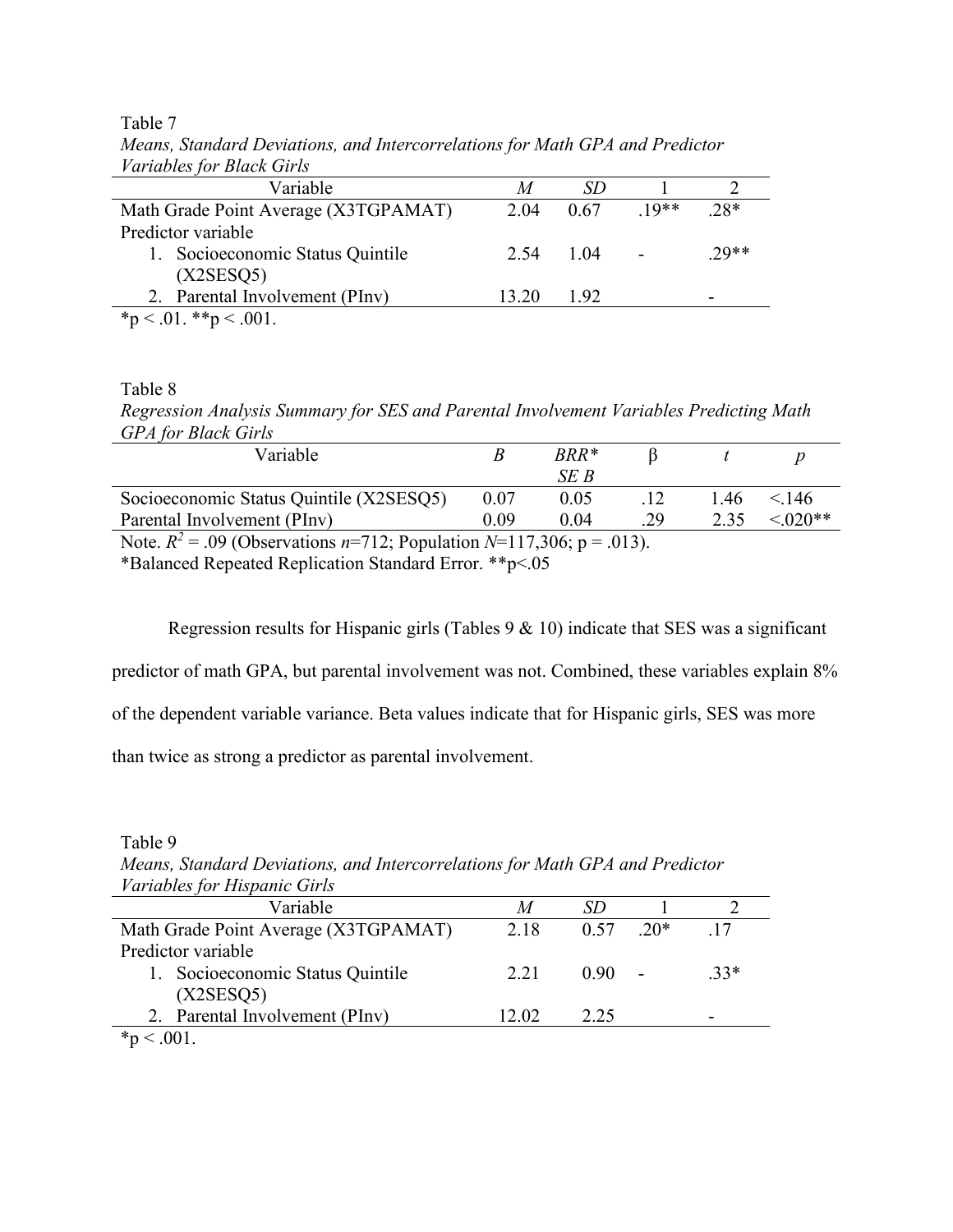Table 10

|      | $BRR*$ |     |      |          |
|------|--------|-----|------|----------|
|      | SE B   |     |      |          |
| 0.15 | 0.06   | .22 | 2.68 | $.008**$ |
| 0.02 | 0.03   | 09  | 0.88 |          |
|      |        |     |      |          |

*Regression Analysis Summary for SES and Parental Involvement Variables Predicting Math GPA for Hispanic Girls*

Note.  $R^2 = .08$  (Observations *n*=907; Population *N*=168,712; p < .001).

\*Balanced Repeated Replication Standard Error. \*\*p<.01

The results for Asian girls (Tables 11 & 12) provide yet another pattern; neither SES nor parental

involvement was a significant predictor of math GPA, combining to explain only 3% of the

variance in math GPA.

Table 11

*Means, Standard Deviations, and Intercorrelations for Math GPA and Predictor Variables for Asian Girls*

| Variable                             | M     |             |        |
|--------------------------------------|-------|-------------|--------|
| Math Grade Point Average (X3TGPAMAT) | 3.03  | $0.87$ .16* | 13     |
| Predictor variable                   |       |             |        |
| 1. Socioeconomic Status Quintile     | 3.96  | - 1.69 -    | $38**$ |
| (X2SESQ5)                            |       |             |        |
| 2. Parental Involvement (PInv)       | 13.25 | 3.44        | -      |
| * $p<0.05$ . ** $p=.001$ .           |       |             |        |
|                                      |       |             |        |

Table 12

*Regression Analysis Summary for SES and Parental Involvement Variables Predicting Math GPA for Asian Girls*

| Variable                                |          | $BRR*$ |      |     |
|-----------------------------------------|----------|--------|------|-----|
|                                         |          | SE B   |      |     |
| Socioeconomic Status Quintile (X2SESQ5) | $0.07\,$ |        |      |     |
| Parental Involvement (PInv)             | $0.02\,$ | 0.03   | 0.63 | 532 |
|                                         |          |        |      |     |

Note.  $R^2 = .03$  (Observations *n*=552; Population *N*=27,095; p = .238).

\*Balanced Repeated Replication Standard Error.

Finally, as the largest group in the data sample, the regression results for White girls (Tables 13

& 14) reveal results similar to that of the group consisting of all girls. SES and parental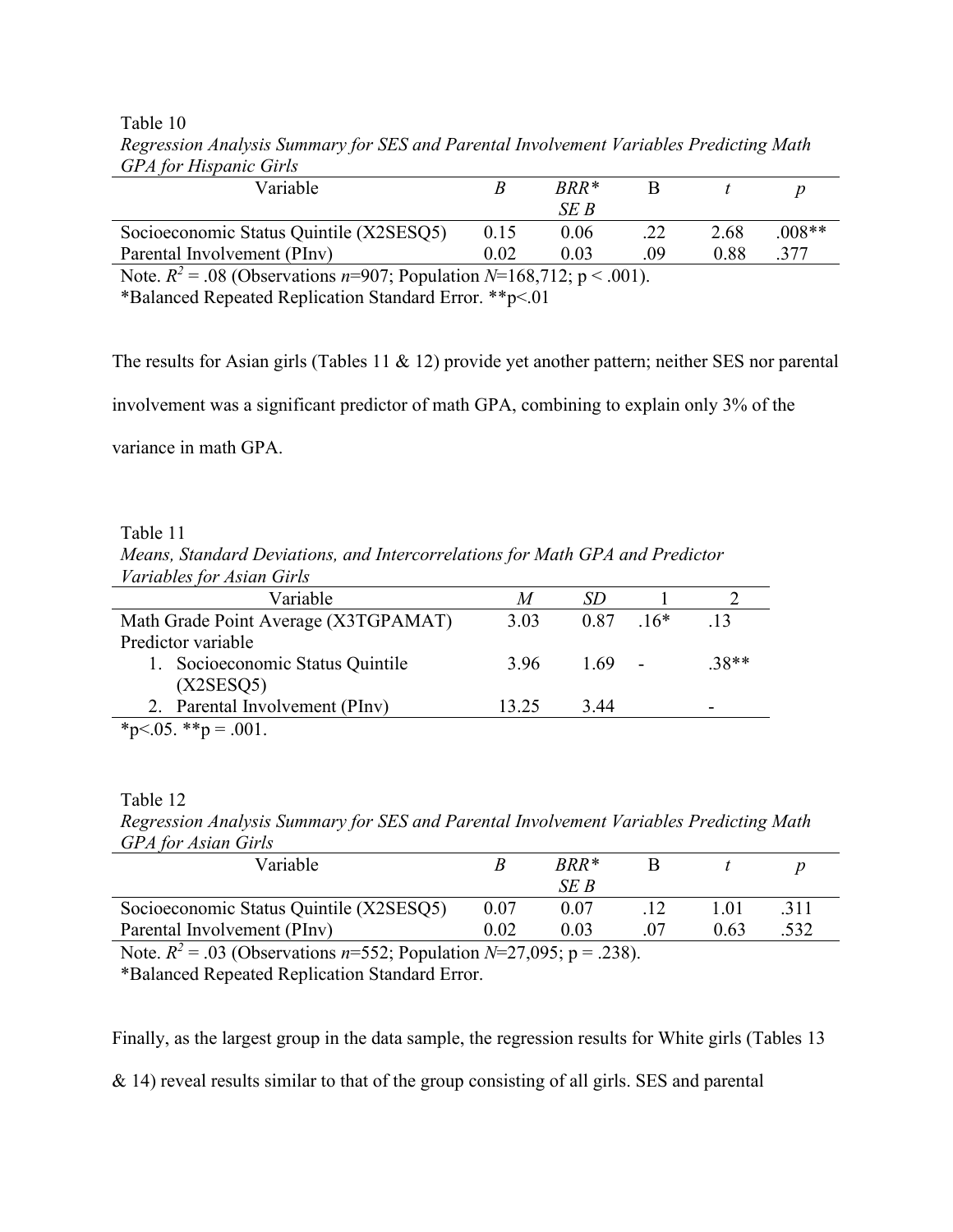involvement were both significant predictors of math GPA, explaining 11% of the dependent

variable variance. Beta values indicate that SES was a slightly stronger predictor for this

subpopulation of girls.

Table 13

*Means, Standard Deviations, and Intercorrelations for Math GPA and Predictor Variables for White Girls*

| M     |      |       |        |
|-------|------|-------|--------|
| 2.73  | 0.78 | $30*$ | $.26*$ |
|       |      |       |        |
| 3.44  |      |       | $33*$  |
|       |      |       |        |
| 13.16 | 2.59 |       |        |
|       |      |       |        |
|       |      |       | 1.23   |

Table 14

*Regression Analysis Summary for SES and Parental Involvement Variables Predicting Math GPA for White Girls*

| Variable                                |      | $BRR*$ |      |               |
|-----------------------------------------|------|--------|------|---------------|
|                                         |      | SE B   |      |               |
| Socioeconomic Status Quintile (X2SESO5) | 0.14 | 0.02   | 6.08 | $\leq 0.01**$ |
| Parental Involvement (PInv)             | 0.06 | 0.01   | 5.40 | $5.001**$     |
|                                         |      |        |      |               |

Note.  $R^2 = .11$  (Observations  $n=3,177$ ; Population  $N=388,421$ ; p<.001).

\*Balanced Repeated Replication Standard Error. \*\*p<.001.

# **Summary and Concluding Discussion**

The first research question addressed in this study was: How are nontraditional parental involvement factors related to high school girls' academic achievement? Study 1 provided a conversational parental involvement scale with good internal consistency with which to measure the impact of this nontraditional approach to operationalizing parental involvement. Regression results in Study 2 indicated that the CPI scale was a significant predictor of math GPA for all students, both male and female, when all groups were analyzed together. Follow-up analyses addressed the second research question: Do nontraditional parental involvement factors predict academic achievement differently for girls of different races? Subpopulation analyses indicated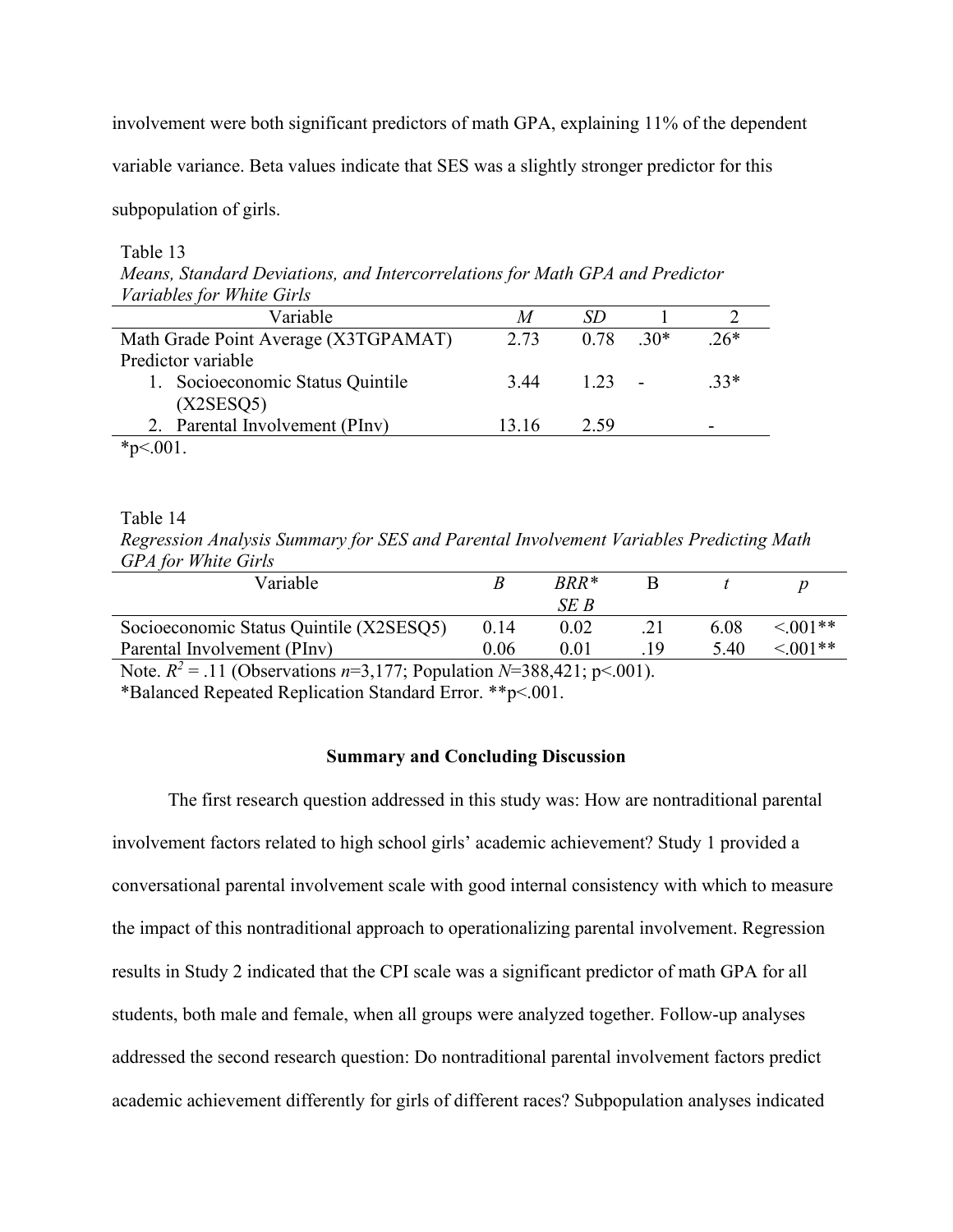that the nontraditional measure created in Study 1 (CPI scale) predicted academic achievement differently for girls of different races. The CPI scale was a significant predictor of high school mathematics GPA for Black and White girls but was not a significant predictor for Asian and Hispanic girls. Beta values indicated that the influence of parental involvement for Black girls, as measured by the CPI scale, was more than twice as large as the influence of SES. This differed from the results for all other groups wherein SES was a stronger predictor of achievement than parental involvement. Thus, the impact of this nontraditional measure of parental involvement on STEM achievement is more pronounced for Black girls than for any of the other groups examined. These results suggest that traditional indicators of parental involvement may be insufficient to measure the full impact that parents may have on students' achievement through nontraditional support approaches. Furthermore, communication practices that may be more pronounced in some cultures than in others may be instrumental in providing positive support for girls' achievement in STEM subjects.

In summary, this study was conducted in response to gaps in the literature and concerns about parental involvement for high school girls as it relates to their academic success. Understanding the factors related to the achievement of girls in STEM is essential for the development and persistence of young girls as professionals in STEM fields. As previously noted, the differences between the groups of high school girls in this study indicated that parental involvement may differentially predict mathematics achievement between races/ethnicities.

# **General Discussion**

The present study affirms that verbal interactions can positively impact students, as indicated by Bandura and Walter (1963); it extends the research of Jeynes (2007; 2010; 2014) with the notion that parents can support the achievement of their children by specifically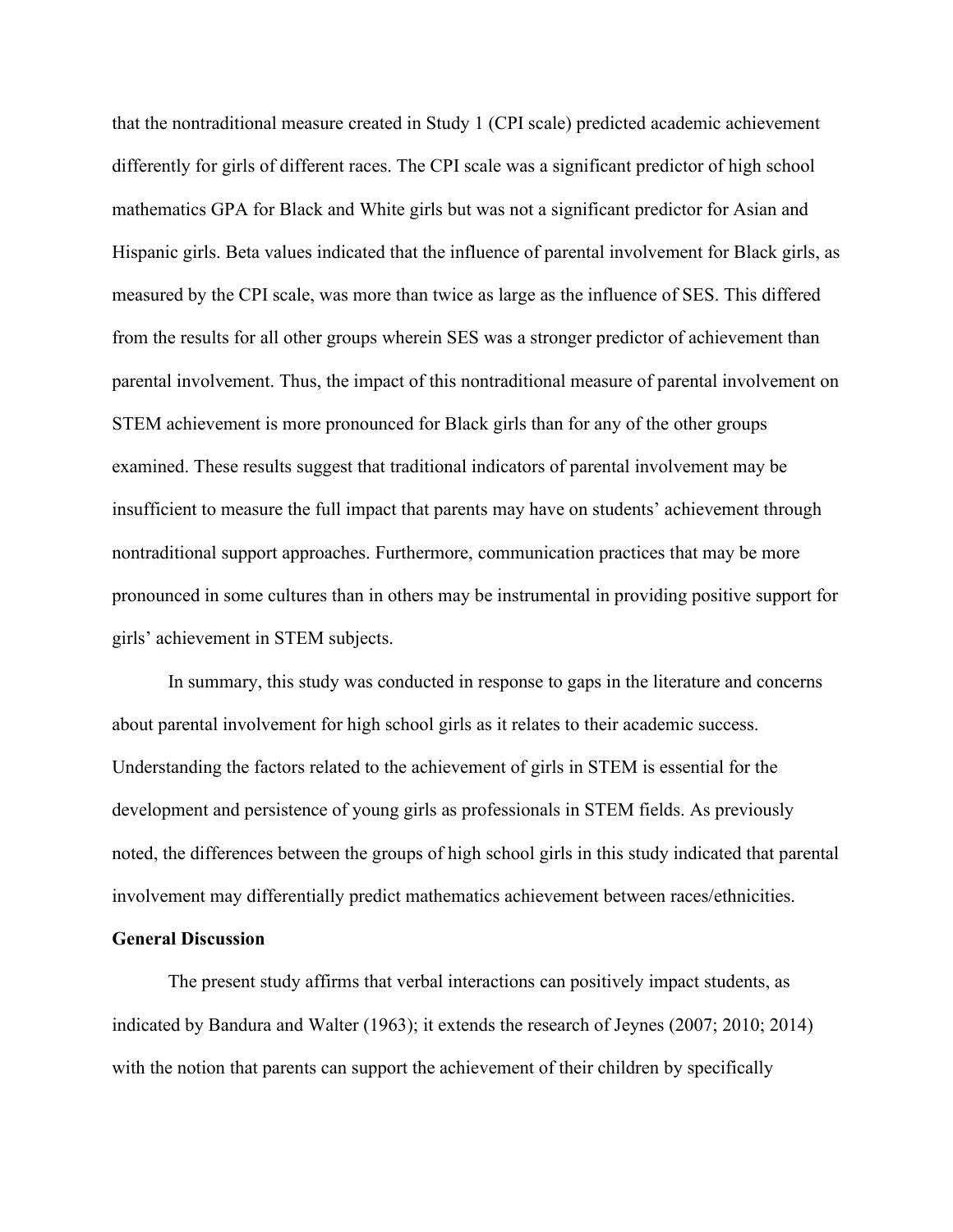engaging in conversations about course selections, college selection, entrance exams and future careers. Building on the work of Bandura and Jeynes, the results of this study further emphasize the importance of understanding the subtle aspects or parental involvement especially as it relates to the continued support of girls in STEM. The design of the original items in the HSLS:09 Parent Survey may indicate there is work to be done to better understand the potential impact of parental involvement on student achievement. Lack of parent involvement is sometimes identified as an "urban problem," yet if attention is given to the potential variance in how families of different racial and ethnic backgrounds define and exhibit parental involvement it may be determined that this is actually not the problem that warrants the most attention. A potential challenge for researchers is to unpack the notion that parental involvement is defined in the same manner for all students, regardless of race, region, or socio-economic status. Perhaps researchers should focus on multiple definitions of subtle family involvement (and support) that extend beyond open house or back-to-school to include specific actions such as providing compassionate and verbal support related to academic engagement in STEM. As noted by Jeynes (2010), it is possible that the warmer and subtler element of parental involvement may in fact be more important than the current foci that are emphasized.

Although this research used data from a nationally representative sample of high school girls, extending this study through a mixed methods approach, in which high-achieving girls in high school or STEM graduates are interviewed about how they define parental involvement, may provide further insight regarding the relationship between parental involvement and achievement for high school girls. According to previous research, parental involvement (in various forms) has been shown to influence achievement. This study included the development of a reliable parental involvement scale that addresses a potentially more nuanced definition of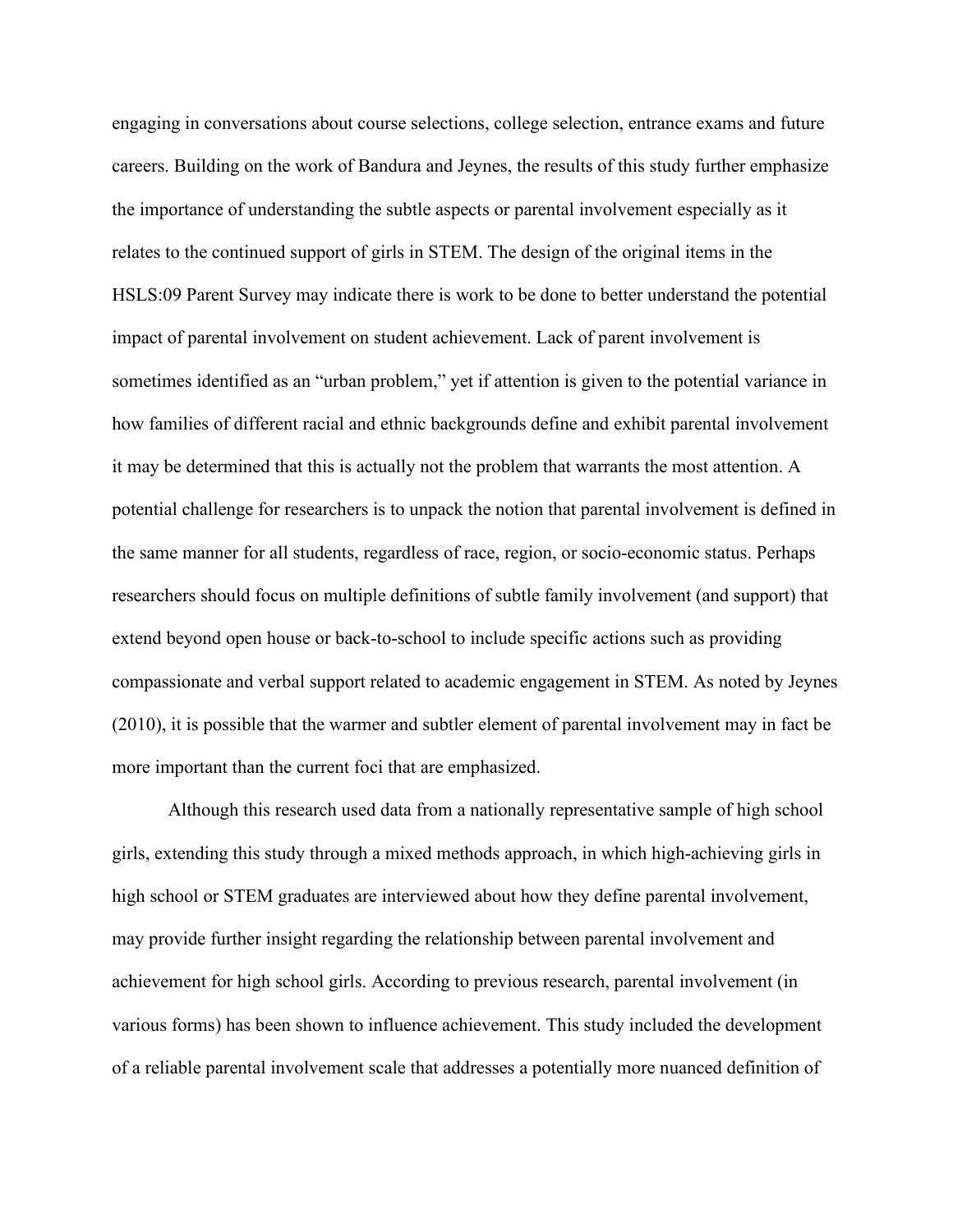parental involvement that can be used for future studies. To more fully understand the relationship between parental involvement and academic outcomes for high school girls, researchers perhaps should focus on understanding parental involvement with greater attention given to less overt forms of involvement. Additionally, closer attention to who is defined as a parent (or family) is needed, especially in the urban context where assumptions are made about who are family members and whether their involvement meets educator expectations.

# **Limitations**

The data in this study were focused on students who completed the HSLS survey questionnaire. The limitations of this study are related to the measurement of parental involvement. First, the parental involvement ratings were obtained through self-report. Although garnering self-report regarding parental support may provide useful data, self-perceptions are limited in scope and subject to recollection and potential social desirability. A related limitation is that the items on the survey regarding parental involvement are rather general. In particular, although a parental involvement scale was developed through factor analysis for this study, the items primarily focused on parents' responses of how often they discussed course and career selection with their child. Thus, the data do not provide any information about the specific content nor the depth of those discussions. Lastly, the dependent variable of high school mathematics GPA does not capture other, long-term outcomes such as college attendance or attainment of careers in STEM fields.

#### **Future Research Direction and Policy Implications**

In consideration of national efforts to address the need for supporting girls and women in STEM fields, this research may be timely. Inferences can be drawn from the relationships identified in the results, but specific causal relationships cannot be determined. Nonetheless, the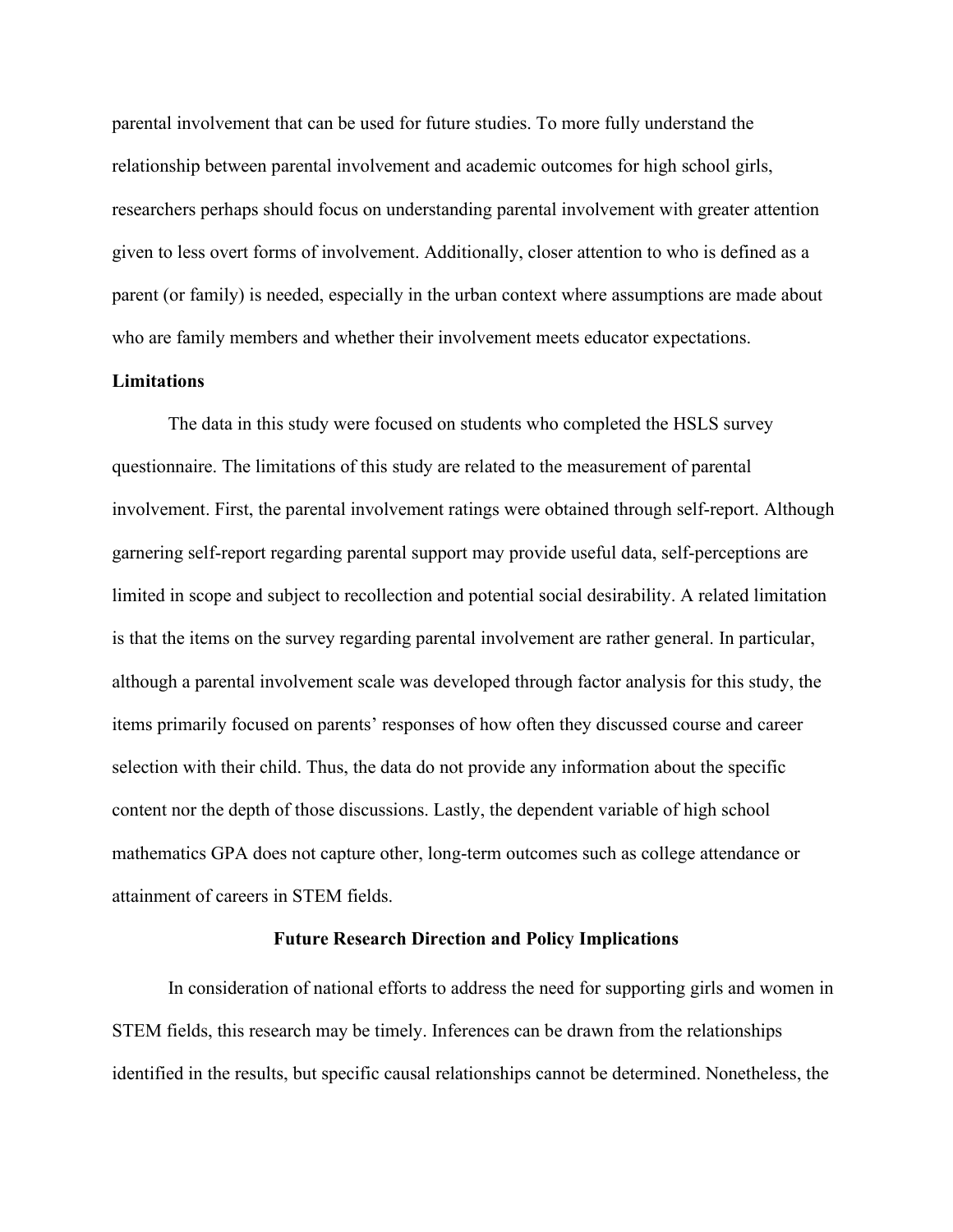use of a nationally representative database positions the findings to be considered as more generalizable than similar findings with a smaller sample size. The HSLS:09 focuses specifically on the transition of youth through the paths that lead students to pursue and persist in STEM courses and careers. As previously mentioned, the NCES (2011) encourages researchers to examine the data in the HSLS:09 and the relationships among tested achievement, choice, access, and persistence. Current policy initiatives target middle-school students - and much of the prior research related to parental involvement focuses on early childhood and middle school students. Examining the impact of parental involvement on high school girls may provide more insight into the predictors of their STEM course selections and career trajectory.

Given the importance of the representation of girls in STEM, and the policy emphasis placed on STEM education and parental involvement, the findings from this study indicate that parental involvement in the form of communication (conversations) between high school girls and parents may need to be expanded upon in future research and policy initiatives. Educators, administrators, and policymakers can take deliberate actions to encourage and support more nuanced forms of parental involvement in policy and practice. Although it is difficult to "teach" how to engage in a compassionate conversation, educators and administrators can demonstrate this through their own conversations with parents and families. The variance in how families of different racial and ethnic backgrounds define and exercise parental involvement also requires attention. Assumptions made about traditional definitions of "how" parental involvement is defined is an important issue that should be addressed between parents, students, educators, administrators, and policymakers.

In the end, parental involvement may affect a student's achievement in STEM disciplines. To increase the involvement of parents and families toward STEM achievement for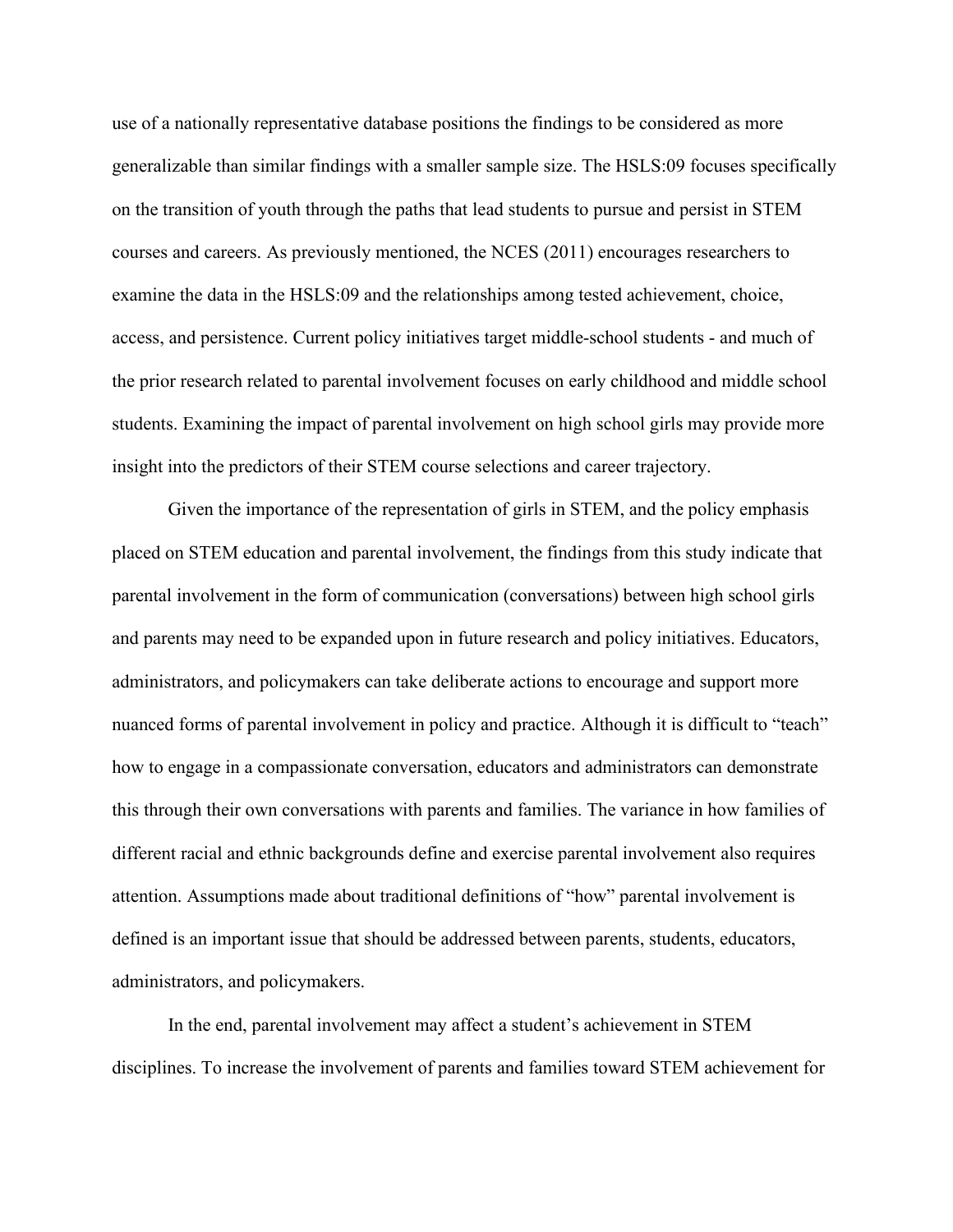high school girls, educational policy in the United States should strive, without making illinformed assumptions, to employ broader strategies to engage parents in their child's learning. Family members often serve as partners in the learning process of students; family-to-child conversations and an investment of time can be important to the success of girls in STEM. Although researchers have suggested that gaps in achievement for girls and other underrepresented groups are beginning to narrow, our education system does not adequately address the many inequities in schooling practices for high school girls. Questions related to the relative influence of parental involvement strategies and how the term is defined need to be addressed further, in addition to the greater implications for future policy initiatives that are focused on parental involvement supports and interventions for high school girls.

On a concluding note, all the initiatives and research discussed presuppose that parent or parent surrogates (such as other family members or foster parents) are available and/or willing to be involved in a student's education (or indeed their life). The reality is that some parents are not available, due perhaps to financial, mental health or legal issues. When parents can and are willing to participate, we should welcome and support them, particularly given the research that supports the positive impact parental involvement can have on the achievement and welfare of children. Educators own our own borders in schools; therefore, we can define which parental involvement activities we encourage and value. When parents are not available, the school can provide mentorship and guidance for students. Future nationally-based research should focus not only on parent variables that may influence student outcomes, but other variables such as teacher and school support that serve to foster achievement in STEM and other fields, including and regardless of the level of parental involvement.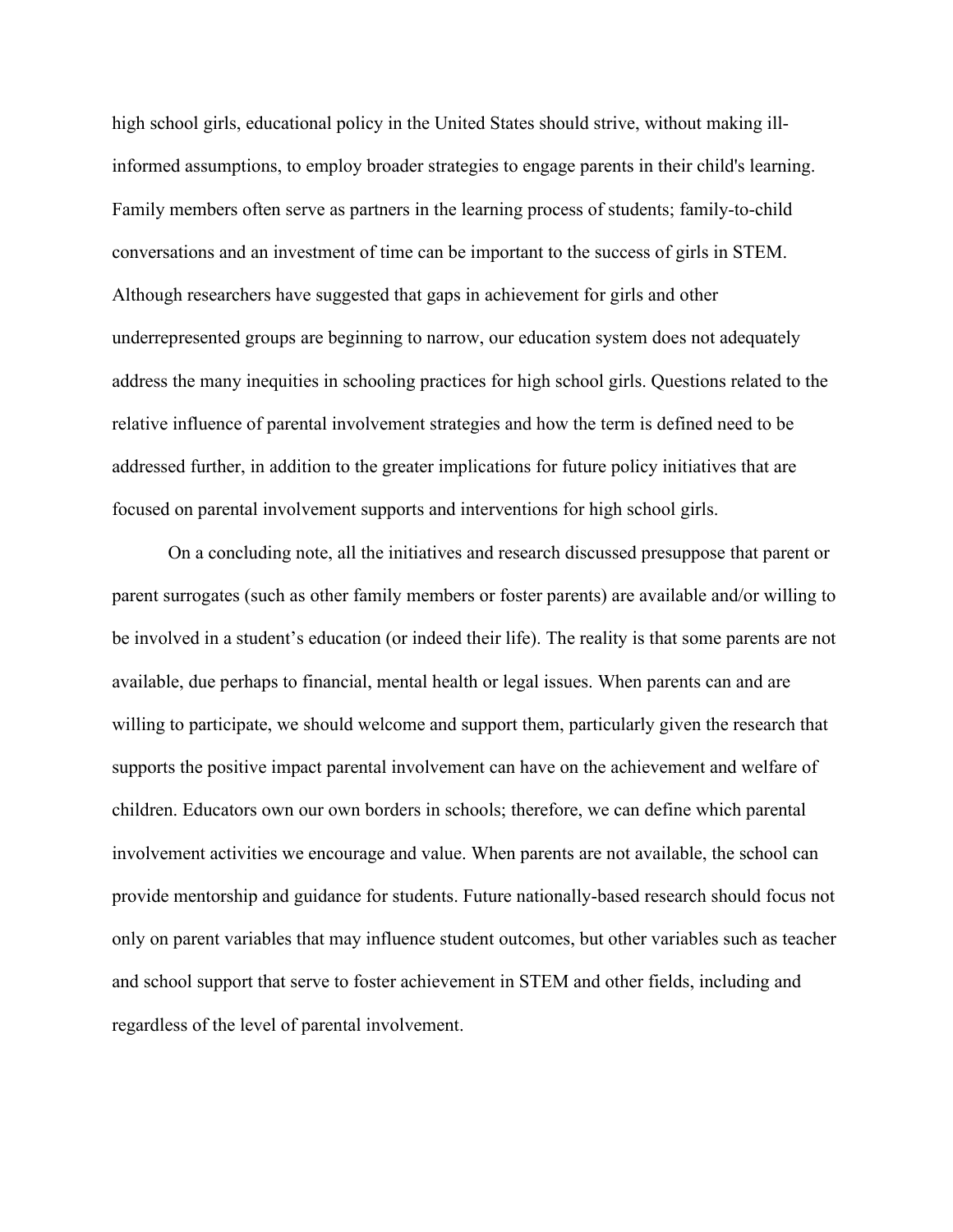#### **References**

- Addy, S., Engelhardt, W., & Skinner, C. (2013). Basic facts about low-income children (Children under 18 years, 2011). Retrieved from http://www.nccp.org/publications/pdf/text\_1074.pdf
- Anderson, K. J., & Minke, K. M. (2007). Parent involvement in education: Toward an understanding of parents' decision making. *The Journal of Educational Research*, *100*(5), 311–323.
- Armor, D. J. (2006). Brown and Black-White Achievement. *Academic Questions, 19*(2), 40-46.
- Bakker, J., Denessen, E., & Brus-Laeven, M. (2007). Socio-economic background, parental involvement and teacher perceptions of these in relation to pupil achievement. *Educational Studies, 33*(2), 177-192.
- Bandura, A. (1977). *Social learning theory*. Englewood Cliffs, NJ: Prentice Hall.
- Bandura, A., & Walters, R. H. (1963). *Social learning and personality development*. New York: Holt, Reinhart and Winston.
- Barton, A.C., Drake, C., Perez, J.G., St. Louis, K., George, M. (2004). Ecologies of parental engagement in urban education. *Educational Researcher, 33*(4), 2-12.
- Battle, J., & Scott, B. (2000). Mother-only versus father-only households: Educational outcomes for Black men. *Journal of Black Men, 5*, 93-116.
- Boutte, G. S., & Johnson, G. L. (2014). Community and family involvement in urban schools. In: H. R. Milner, & K. Lomotey, (Eds.). *Handbook of Urban Education* (pp. 167-187). New York: Taylor & Francis-Routledge.
- Blair, S. L., Blair, M. C. L., & Madamba, A. B. (1999). Racial/ethnic differences in high school students' academic performance. Understanding the interweave of social class and ethnicity in the family context. *Journal of Comparative Family Studies, 30*, 539-555.
- Brickhouse, N. W., Lowery, P., & Schultz, K. (2000). What kind of a girl does science? The construction of school science identities. *Journal of Research in Science Teaching, 37*, 441-458.
- Cheung, C., & Pomerantz, E. M. (2012). Why does parents' involvement in children's learning enhance children's achievement? The role of parent-oriented motivation. *Journal of Educational Psychology, 104, 820-832.*
- Cohen, L., Manion, L., & Morrison, K. (2018). *Research Methods in Education.* New York, NY: Routledge.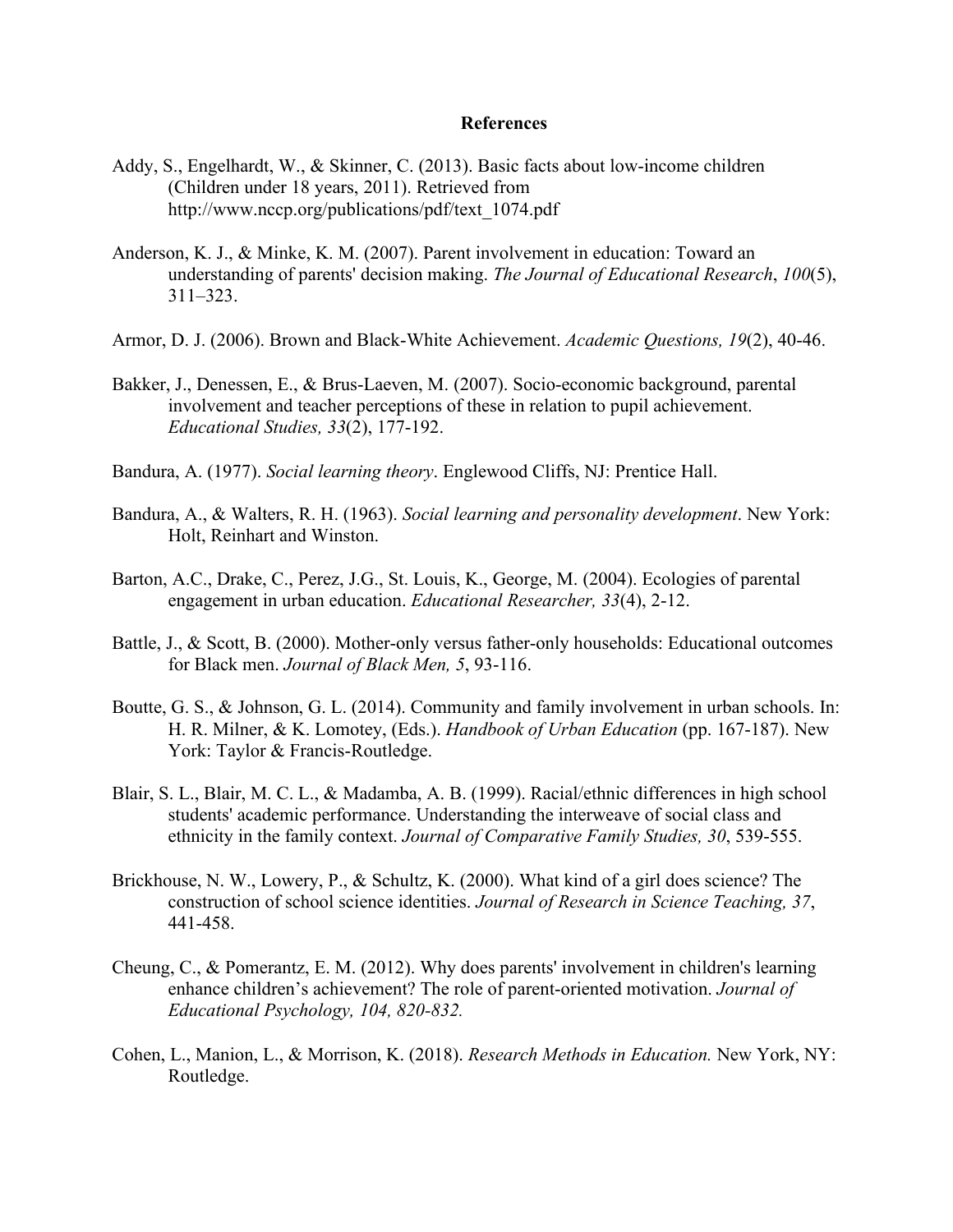- Coleman, J., Campbell, E.Q, Hobson, C.J, McPartland, J., Mood, A.M, Weinfeld, F.D., & York, R.L. (1966). *Equality of Educational Opportunity.* United States Department of Education.
- Collins W.A., & Laursen B. (2004). Parent–adolescent relationships and influences. In: R. Lerner, & L. Steinberg, (Eds.). *Handbook of adolescent psychology* (pp. 331-362). New York: Wiley.
- Epstein, J. L. (2005). Attainable goals? The spirit and letter of the No Child Left Behind Act on parental involvement. *Sociology of Education, 78*(2), 179-182.
- ESSA. (2015). Every Student Succeeds Act of 2015, Pub. L. No. 114-95 § 114 Stat. 1177 (2015- 2016).
- Fantuzzo, J., McWayne, C., Perry, M. A., & Childs, S. (2004). Multiple dimensions of family involvement and their relations to behavioral and learning competencies for urban, lowincome children. *School Psychology Review, 33*(4), 467-480.
- Farley, J. E. (2000). *Majority-minority relations*. Upper Saddle River, NJ: Prentice Hall.
- Fokkema, M., & Greiff, S. (2017). How performing PCA and CFA on the same data equals trouble: Overfitting in the assessment of internal structure and some editorial thoughts on it. *European Journal of Psychological Assessment*, *33*(6), 399-402.
- Frederickson, N., & Petrides, K. V. (2008). Ethnic, gender, and socio-economic group differences in academic performance and secondary school selection: A longitudinal analysis. *Learning and Individual Differences, 18*, 144-151.
- Garcia, D. C. (2004). Exploring connections between the construct of teacher efficacy and family involvement practices. *Urban Education, 39*(3), 290-315.
- Gunderson, E. A., Ramirez, G., Levine, S. C., & Beilock, S. L. (2012). The role of parents and teachers in the development of gender-related math attitudes. Sex Roles, 66(3), 153-166.
- Hamlin, D. (2017). Parental Involvement in High Choice Deindustrialized Cities: A Comparison of Charter and Public Schools in Detroit. *Urban Education*. <https://doi.org/10.1177/0042085917697201>
- Hara, S.R., & Burke, D.J. (1998). Parent involvement: The key to improved student achievement. *The School Community Journal, 8*, 9-19.
- Herrold, K., & O' Donnell, K.O. Parent and family involvement in education, 2006-07 school year, from the National Household Education Surveys Program of 2007. Institute of Education Sciences: National Center for Education Statistics [September 21, 2008] fro[m](http://nces.ed.gov/pubs2008/2008050.pdf) [http://nces.ed.gov/pubs2008/2008050.pdf.](http://nces.ed.gov/pubs2008/2008050.pdf)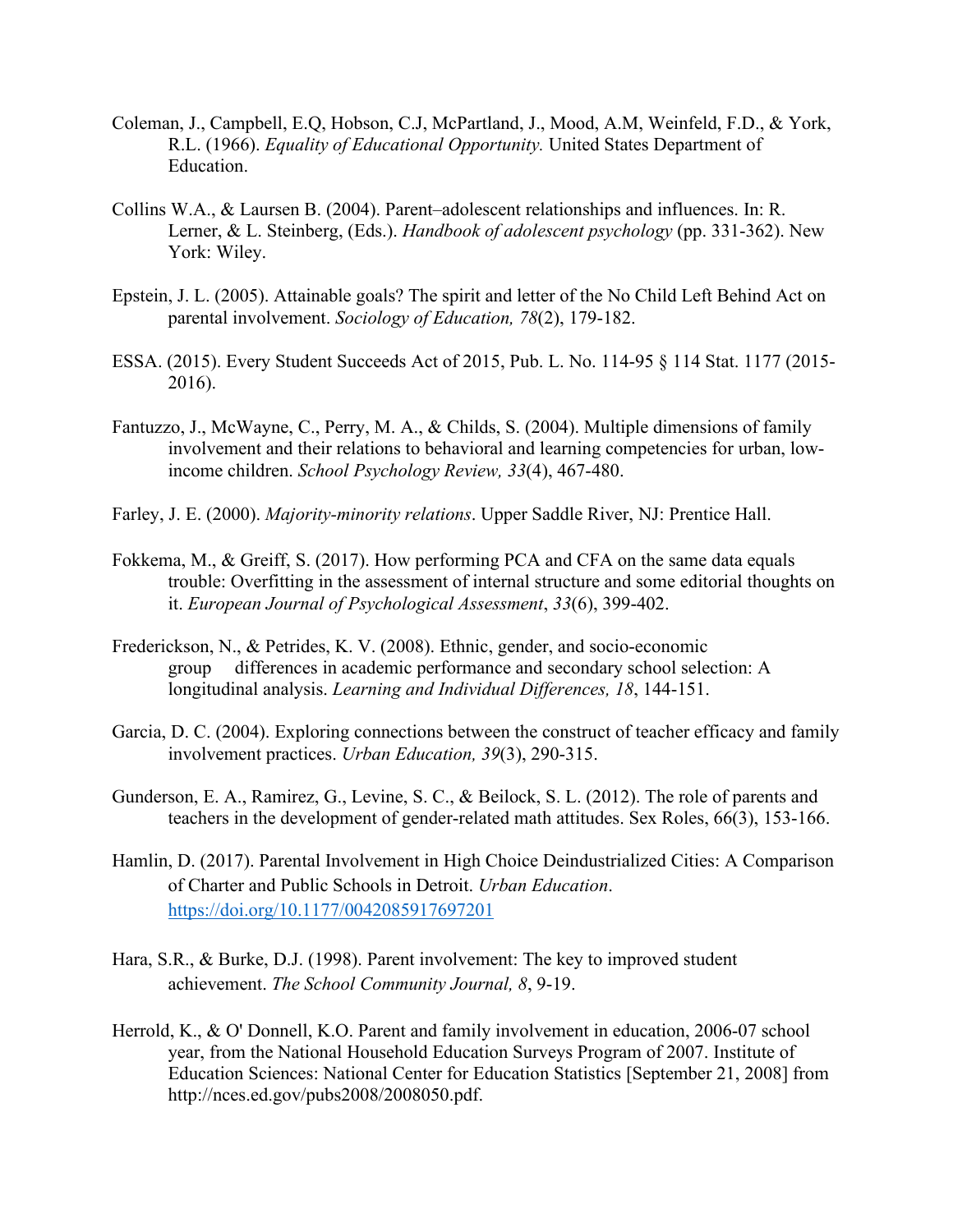- Henderson, A.T., & Mapp, K.L. (2002). *A new wave of evidence: The impact of school, family, and community connections on student achievement*. Austin, TX: Southwest Educational Development Labaratory.
- Hill, N.E., & Craft, S.A. (2003). Parent-school involvement and school performance: Mediated pathways among socioeconomically comparable African American and Euro-American families. *Journal of Educational Psychology, 9,* 74–83.
- Hill, N. E., & Tyson, D. F. (2009). Parental Involvement in Middle School: A Meta-Analytic Assessment of the Strategies that Promote Achievement. *Developmental Psychology*, *45*(3), 740-763.
- Hornby, G., & Lafaele, R. (2011). Barriers to parental involvement in education: An explanatory model. *Educational Review, 63*(1), 37–52.
- Howard, N. R. (2015). "The Influences of Mathematics Self-Efficacy, Identity, Interest, and Parental Involvement on STEM Achievement in Algebra for Female High School Students". Chapman University, College of Educational Studies, CA. Dissertation.
- Howard, N. R. (2019). Terms of engagement: Redefining parental involvement and STEM Identity for Black girls. In N. M. Joseph (Ed.), *Understanding the Intersections of Race, Gender, and Gifted Education: An Anthology By and About Talented Black Girls and Women in STEM*. Charlotte, NC: Information Age Publishing. (In Press)
- Howard, T. C., & Reynolds, R. (2008). Examining parent involvement in reversing the underachievement of African American students in middle-class schools. *Educational Foundations, 22*(1-2), 79-98.
- Ing, M. (2014). Gender differences in the influence of early per differences in the influence of the early perceived parental support on students mathematics and science achievement and STEM career attainment. *International Journal of Science & Mathematics Education, 12*(5), 1221-1239.
- Ingels, S. J., Pratt, D. J., Herget, D. R., Burns, L. J., Dever, J. A., Rodgers, J. E., Leinwand, S. (2011). *High School Longitudinal Study of 2009 (HSLS:09), Base-Year Data File Documentation* (NCES 2011-328). Washington, DC: National Center for Education Statistics. Retrieved from http://nces.ed.gov/pubsearch
- Ingels, S.J., Pratt, D.J., Herget, D., Bryan, M., Fritch, L.B., Ottem, R., Rogers, J.E., and Wilson, D. (2015). *High School Longitudinal Study of 2009 (HSLS:09) 2013 Update and High School Transcript Data File Documentation* (NCES 2015-036). National Center for Education Statistics, Institute of Education Sciences, U.S. Department of Education. Washington, DC. Retrieved [date] from [http://nces.ed.gov/pubsearch.](http://nces.ed.gov/pubsearch)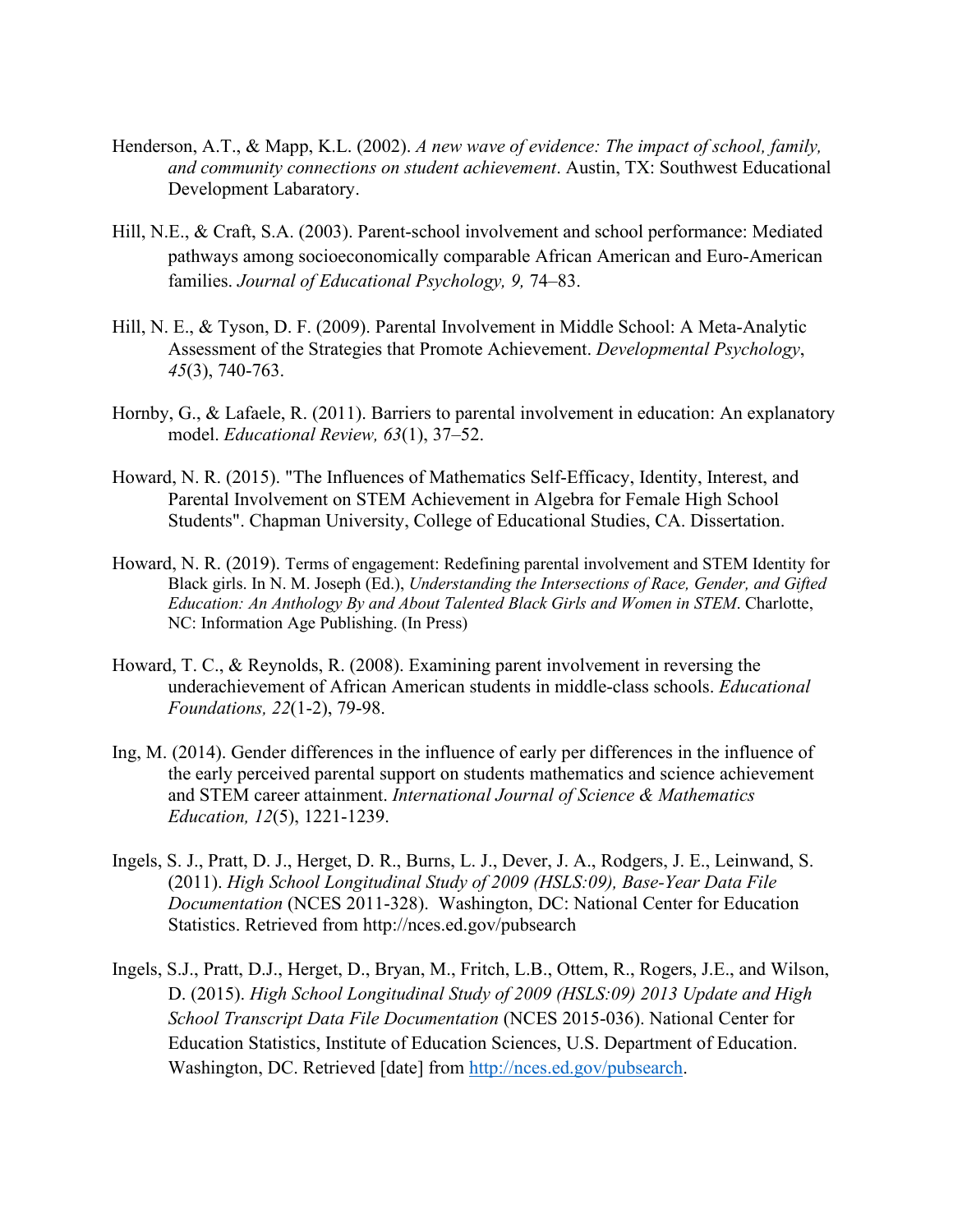- Ireland, D. T., Freeman, K. E., Winston-Proctor, C. E., DeLaine, K. D., McDonald Lowe, S., & Woodson, K. M. (2018). (Un)Hidden Figures: A Synthesis of Research Examining the Intersectional Experiences of Black Women and Girls in STEM Education. *Review of Research in Education*, *42*(1), 226–254.
- Jasis, P. M., & Ordoñez-Jasis, R. (2012). Latino parent involvement: Examining commitment and empowerment in schools. *Urban Education, 47*(1), 65-89.
- Jay, T., Rose, J., & Simmons, B. (2013). Why parents can't always get what they (think they) want. *Proceedings of the British Society for Research into Learning Mathematics, 33*(2), 31–36.
- Jay, T, Rose, J., Simmons, B. (2017). Finding "Mathematics": Parents questioning schoocentered approaches to involvement in children's mathematics learning. *School Community Journal, 27*(1), 201-230.
- Jeynes, W. (2007). The relationship between parental involvement and urban secondary school student academic achievement: A meta-analysis. *Urban Education, 42*(1), 82-110.
- Jeynes, W. (2010). The salience of the subtle aspects of parental involvement and encouraging that involvement: Implications for school-based programs. *Teachers College Record, 112*(3), 747–774.
- Jeynes, W. (2011a). Fostering parental involvement among some of the students who need it most. *Phi Delta Kappa, 93*(3), 38-39.
- Jeynes, W. (2011b). *Parental involvement and academic success*. New York, NY: Routledge.
- Jeynes, W. (2013). A meta-analysis of the efficacy of different types of parental involvement programs for urban students. *Urban Education*, *47*(4), 706–742.
- Jeynes, W. (2014). Parent involvement for urban students and youth of color. In: H. R. Milner, & K. Lomotey, (Eds.). *Handbook of Urban Education* (pp. 149-166). New York: Taylor & Francis-Routledge.
- Knight-Abowitz, K. (2011). Achieving public schools. *Educational Theory*, *61*, 467–489.
- Lee, J. & Bowen, N. K. (2006). Parent involvement, cultural capital, and the achievement gap among elementary school children. *American Educational Research Journal, 43*, 193- 218.
- Lightfoot, D. (2004). "Some Parents Just Don't Care": Decoding the Meanings of Parental Involvement in Urban Schools. *Urban Education*, *39*(1), 91–107. <https://doi.org/10.1177/0042085903259290>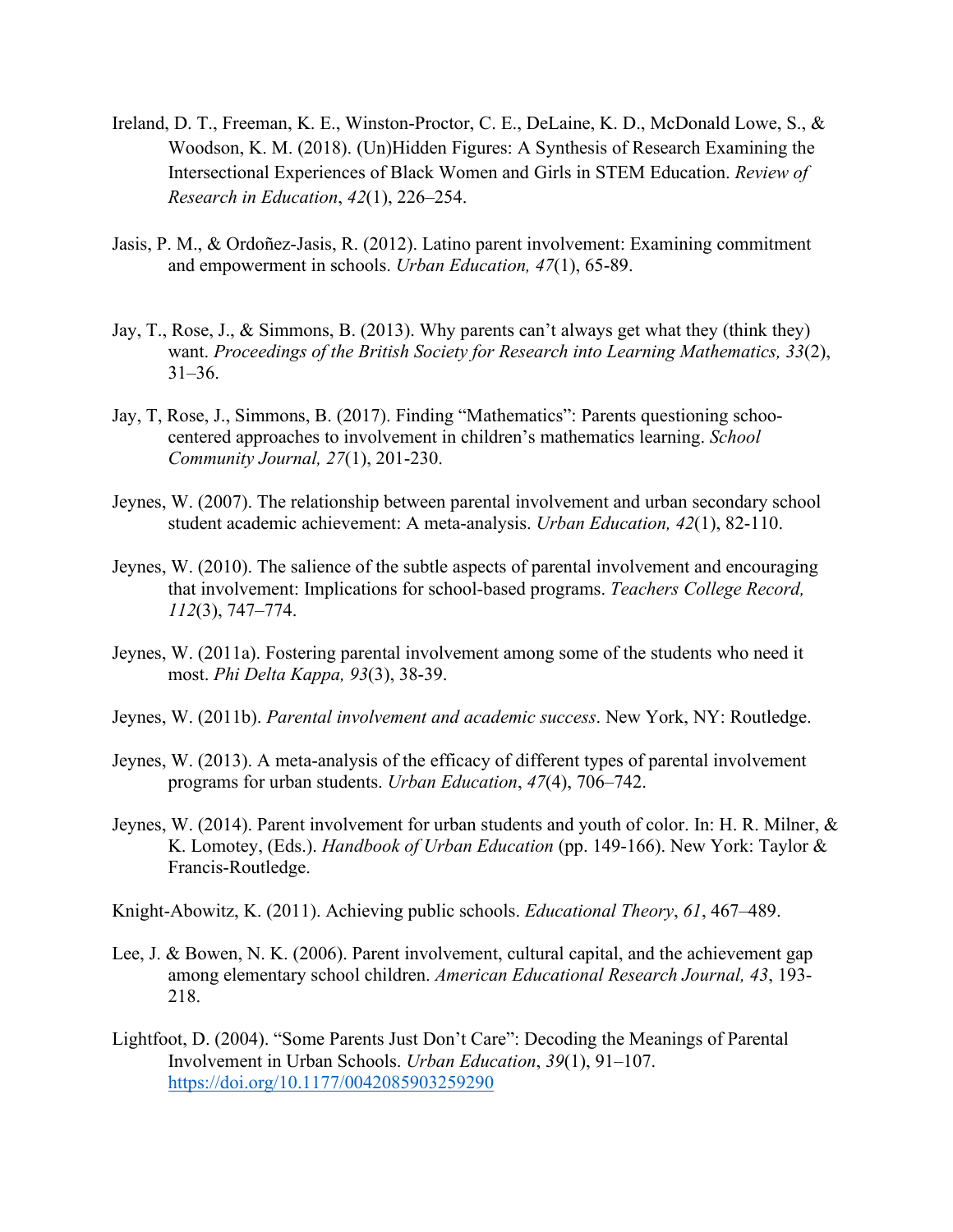- Linnehan, F., Weer, C. H., & Stonely, P. (2011). High school guidance counselor recommendations: The role of student race, socioeconomic status, and academic performance. *Journal of Applied Social Psychology, 41*(3), 536-558.
- Mandara, J., Varner, F., Greene, N., & Richman, S. (2009). Intergenerational family predictors of the Black-White achievement gap. *Journal of Educational Psychology, 101*(4), 867- 878. doi: 10.1037/a0016644
- Mapp, K. L., & Kuttner, P. J. (2013). *Partners in education: A dual capacity-building framework for family–school partnerships*. Austin, TX: SEDL, in collaboration with the U.S. Department of Education.
- Mickelson, R. A., Cousins, L., Velasco, A., & Williams, B. (2011). "Taking Math and Science to Black Parents: Promises and Challenges of a Community-Based Intervention for Educational Change", In William Tate IV, (Ed.), *Research on Schools, Neighborhoods, and Communities: Toward Civic Responsibility*. Washington, DC: American Educational Research Association.
- Milner, H. R. (2008). Disrupting deficit notions of difference: counter-narratives of teachers and community in urban education. *Teaching and Teacher Education, 24*, 1573-1598.
- Milner, H. R., & Tenore, F.B.. (2010). Classroom management in diverse classrooms. *Urban Education, 45*(5), 560-603.
- Mistretta, R. (2017). Conversations with family members about math. *School Community Journal, 27*(1), 181-200.
- NCLB. (2002). No Child Left Behind Act of 2001, Pub. L. No. 107-110, § 115, Stat. 1425.
- Ogbu, J. U. (1992). Understanding cultural diversity and learning. *Educational Researcher*, 5-14.
- Orr, A. J. (2003). Black-White differences in achievement: The importance of wealth. *Sociology of Education, 76*(4), 281-304.
- Osborne, J., Simon, S., & Collins, S. (2003). Attitudes towards science: a review of the literature and its implications. *International Journal of Science Education, 25*, 1049-1079.
- Park, S., & Holloway, S. D. (2017). The effects of school-based parental involvement on academic achievement at the child and elementary school level: A longitudinal study. *Journal of Educational Research*, *110*(1), 1–16.
- Reynolds, A. D., Crea, T. M., Medina, J., Degnan, E., & McRoy, R. (2015). A Mixed-Methods Case Study of Parent Involvement in an Urban High School Serving Minority Students. *Urban Education*, *50*(6), 750–775.<https://doi.org/10.1177/0042085914534272>
- Seginer, R. (2006). Parents' educational involvement: A developmental ecology perceptive. *Parenting: Science and Practice, 6*, 1-48.